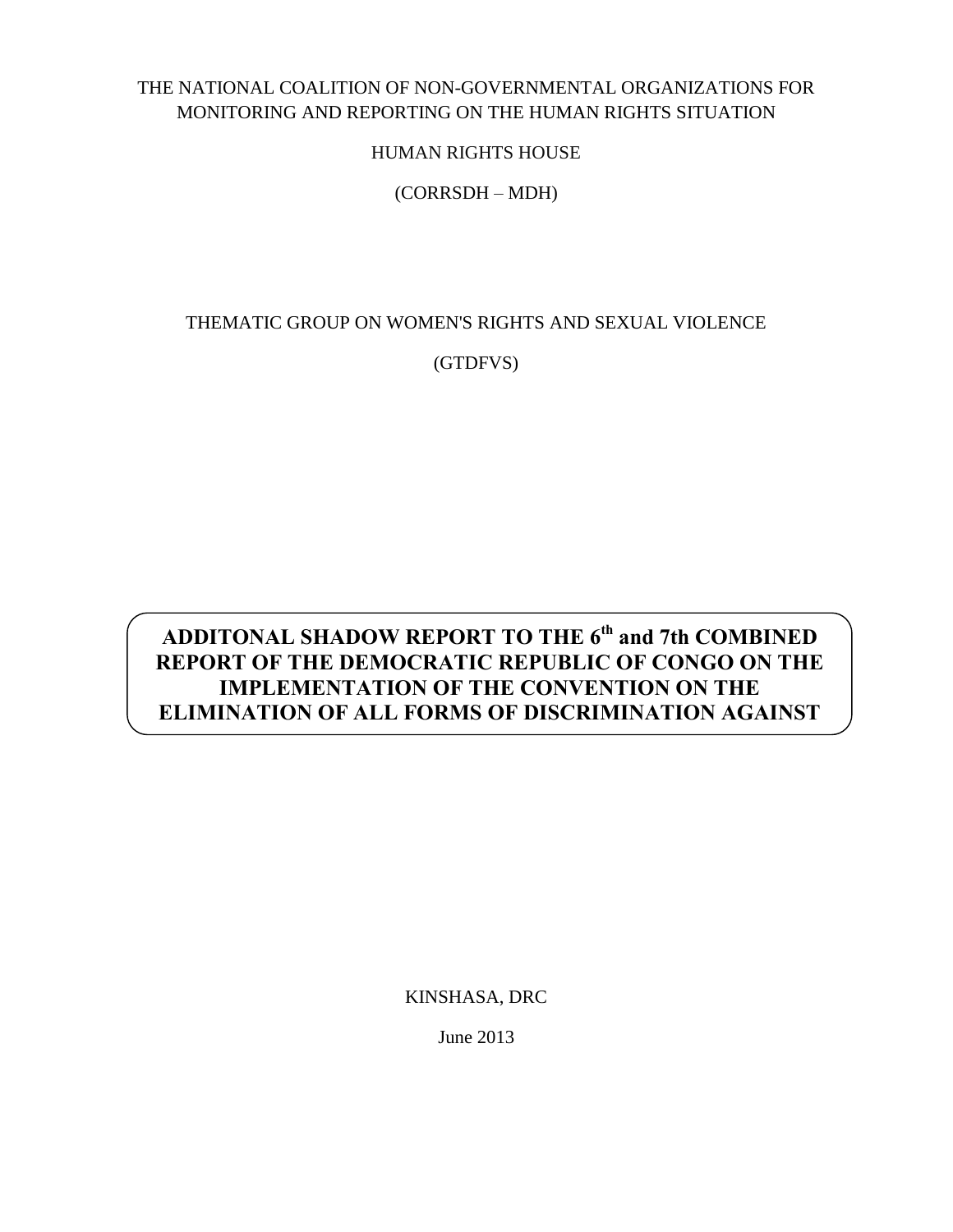## **TABLE OF CONTENTS**

#### **TABLE OF CONTENTS**

|                                                                                         | 6                          |
|-----------------------------------------------------------------------------------------|----------------------------|
| II. Introduction to the Thematic Group for Women and Against Sexual Violence            | 9                          |
|                                                                                         | 10                         |
| IV. Analysis of the implementation of the Convention on the Elimination of All Forms of | 11                         |
|                                                                                         | 11                         |
|                                                                                         | 11<br>12<br>13<br>14       |
|                                                                                         | 14<br>14<br>15<br>15<br>17 |
|                                                                                         | 18<br>18<br>18<br>20       |
|                                                                                         | 20<br>20<br>21<br>22       |
|                                                                                         | 22<br>22<br>23<br>24       |
|                                                                                         | 24                         |
|                                                                                         | 25                         |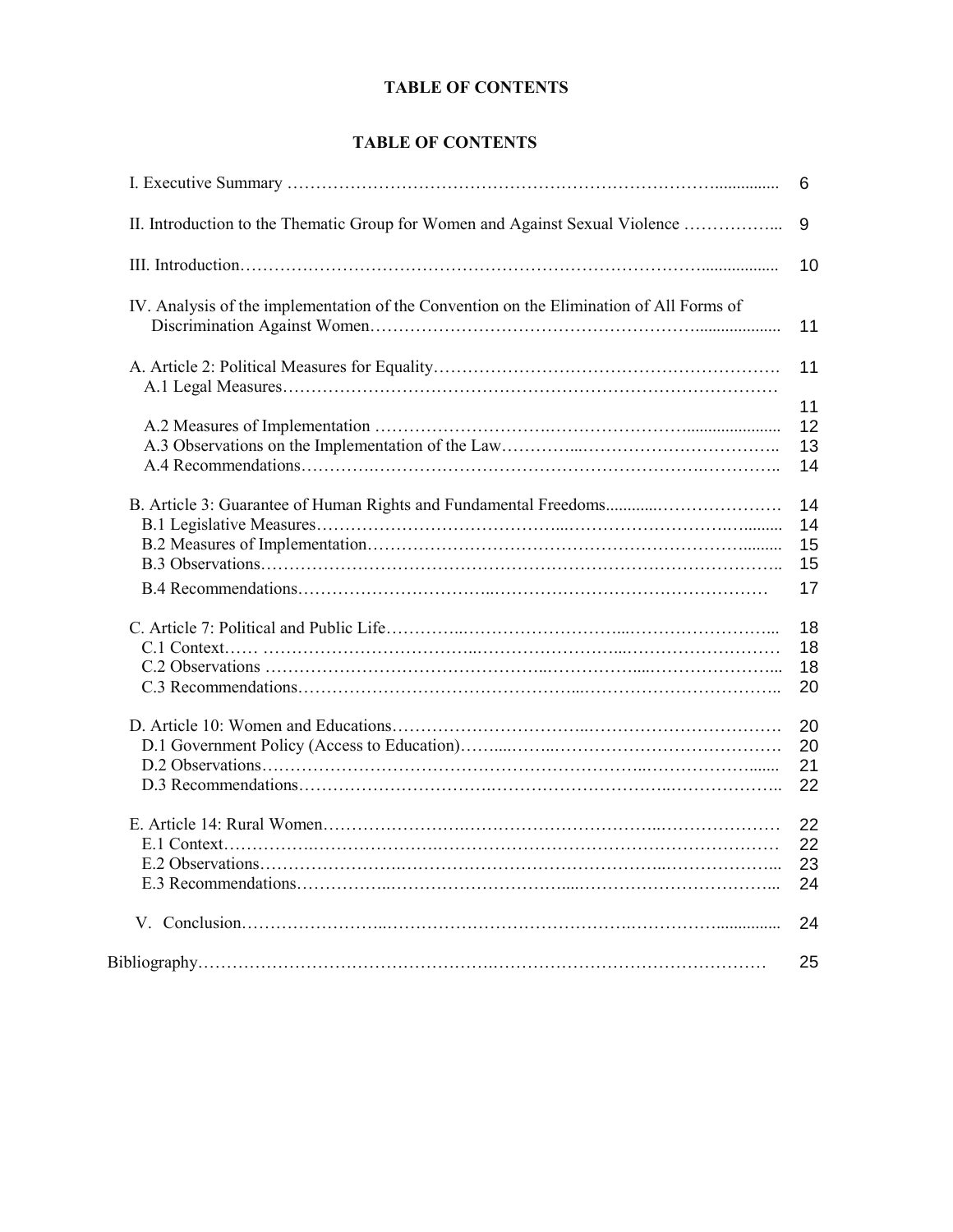## **ACRONYMES**

| <b>ABEEC</b>                  | Association pour le Bien Etre de l'Enfant Congolais                                                                                                                  |  |  |  |  |
|-------------------------------|----------------------------------------------------------------------------------------------------------------------------------------------------------------------|--|--|--|--|
| <b>ADIF</b>                   | Action pour le Développement Intégrale de la Femme                                                                                                                   |  |  |  |  |
| <b>AFEMAC</b>                 | Association des Femmes Magistrats du Congo                                                                                                                           |  |  |  |  |
| <b>AMI ASBL</b>               | Avocat du Monde International                                                                                                                                        |  |  |  |  |
| <b>APPROPEV</b>               | Association pour la Protection des Personnes Vulnérables                                                                                                             |  |  |  |  |
| <b>AUDEF</b>                  | Alliance pour l'Universalité des Droits Humains                                                                                                                      |  |  |  |  |
| <b>BTP</b>                    | Public buildings and infrastructure                                                                                                                                  |  |  |  |  |
| <b>CAFCO</b>                  | Cadre de Concertation de la Femme Congolaise                                                                                                                         |  |  |  |  |
| <b>CAFE DHN</b>               | Carrefour de la Femme pour les Droits Humains et la Nature                                                                                                           |  |  |  |  |
| <b>CEDEW</b>                  | Convention on the Elimination of All Forms of Discrimination Against Women                                                                                           |  |  |  |  |
| <b>CEEAC</b>                  | Communauté Economique des Etats de l'Afrique Centrale                                                                                                                |  |  |  |  |
| <b>CENI</b>                   | Commission Electorale Nationale Indépendante                                                                                                                         |  |  |  |  |
|                               |                                                                                                                                                                      |  |  |  |  |
| <b>CII</b>                    | Coordination Informatique Interministérielle                                                                                                                         |  |  |  |  |
| <b>CJR 1325</b>               | Centre pour la Justice et la Résolution 1325                                                                                                                         |  |  |  |  |
| <b>CERVEAU</b>                | Centre de Recherche des Voies pour l'Epanouissement et l'Autonomie                                                                                                   |  |  |  |  |
| <b>CNF</b>                    | Conseil National de la Femme                                                                                                                                         |  |  |  |  |
| <b>CODE</b>                   | Coalition des ONG des Droits de l'Enfant                                                                                                                             |  |  |  |  |
| <b>CORRSDH-</b><br><b>MDH</b> | Coalition d'Organisations non gouvernementales pour la Rédaction des Rapports<br>et le Suivi de la situation des Droits de l'Homme – Maison des Droits de<br>l'Homme |  |  |  |  |
| <b>CPF</b>                    | Conseil Provincial de la Femme                                                                                                                                       |  |  |  |  |
| <b>CSRP</b>                   | Comité de Suivi de la Réforme de la Police                                                                                                                           |  |  |  |  |
| <b>CTR</b>                    | Comité Technique de Suivi de Reforme                                                                                                                                 |  |  |  |  |
| <b>DDR</b>                    | Demobilisation, Disarmament, and Reintegration                                                                                                                       |  |  |  |  |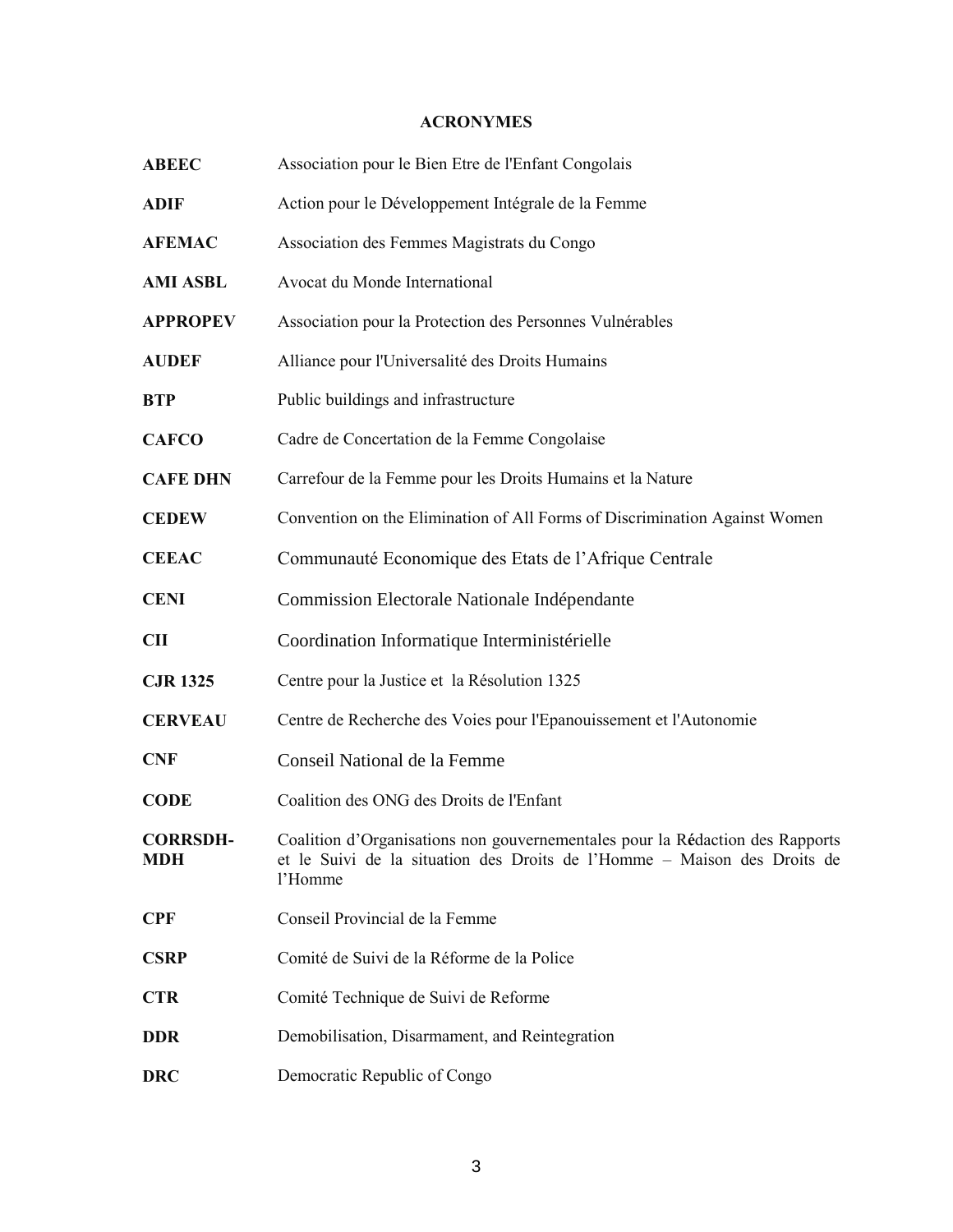| <b>DSCRP</b>    | Document de la Stratégie de Croissance et de Réduction de la Pauvreté                                |  |  |  |  |
|-----------------|------------------------------------------------------------------------------------------------------|--|--|--|--|
| <b>EPSP</b>     | Enseignement Primaire, Secondaire et Professionnel                                                   |  |  |  |  |
| <b>EPT</b>      | Espoir pour Tous                                                                                     |  |  |  |  |
| <b>ESU</b>      | Enseignement Supérieur et Universitaire                                                              |  |  |  |  |
| <b>FAO</b>      | Organisation des Nations Unies pour l'Alimentation et l'Agriculture                                  |  |  |  |  |
| <b>FARDC</b>    | Forces Armées de la République Démocratique du Congo                                                 |  |  |  |  |
| <b>FIFADH</b>   | Filles et Femmes en Action pour les Droits Humains                                                   |  |  |  |  |
| <b>FORFEM</b>   | Forum de la Femme Ménagère                                                                           |  |  |  |  |
| <b>GEDROFE</b>  | Réseau Genre et Droits de la Femme                                                                   |  |  |  |  |
| <b>GTDFVS</b>   | Groupe Thématique Droits de la Femme et Violences Sexuelles.                                         |  |  |  |  |
| <b>LIZADEEL</b> | Ligue de la Zone Afrique des Droits de l'Enfant et des Elèves                                        |  |  |  |  |
| <b>MICS</b>     | Multiple Indicators Cluster Survery (Enquête par Grappes à Indicateurs<br>Multiples)                 |  |  |  |  |
| <b>NDJF</b>     | Nouvelle Dynamique de la Jeunesse et de la Femme                                                     |  |  |  |  |
| <b>ORHEOND</b>  | Orphelinat Henry Ondhen                                                                              |  |  |  |  |
| <b>PAIDECO</b>  | Programme d'Appui aux Initiatives de Développement Communautaire                                     |  |  |  |  |
| <b>PARSAR</b>   | Projet d'Appui à la Réhabilitation du Secteur Agricole et Rural                                      |  |  |  |  |
| <b>PASU</b>     | Projet d'Action Sociale d'Urgence                                                                    |  |  |  |  |
| PEASU           | Projet Eau et Assainissement en milieu Semi-Urbain                                                   |  |  |  |  |
| <b>PMEA/PMI</b> | Petites et Moyennes Entreprises et Artisanat/Petites et Moyennes Industries                          |  |  |  |  |
| <b>PMEDE</b>    | Projet de Développement des Marchés d'Electricité pour la consommation<br>Domestique et Exportations |  |  |  |  |
| <b>PMURIS</b>   | Projet Multisectoriel d'Urgence de la Reconstruction des Infrastructures<br>Socioéconomiques         |  |  |  |  |
| <b>PMURR</b>    | Programme Multisectoriel d'Urgence de Réhabilitation et de Reconstruction                            |  |  |  |  |
| <b>PNMLS</b>    | Programme National Multisectoriel de Lutte contre le SIDA                                            |  |  |  |  |
| <b>PRAPE</b>    | Programme de Relance Agricole dans la Province de l'Equateur                                         |  |  |  |  |
|                 |                                                                                                      |  |  |  |  |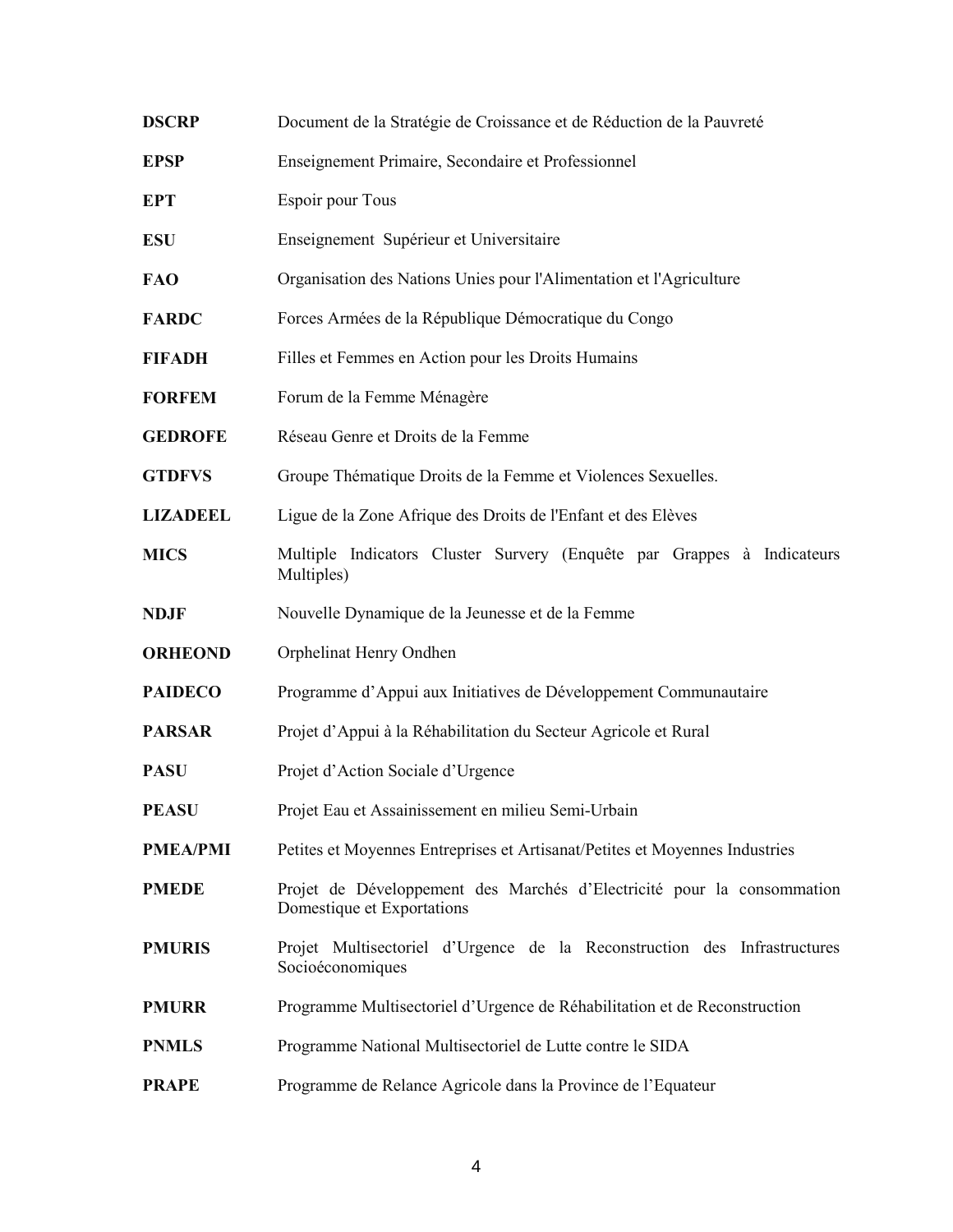| <b>PRAPO</b>    | Programme de Relance Agricole dans la Province Orientale                                   |  |  |  |  |
|-----------------|--------------------------------------------------------------------------------------------|--|--|--|--|
| <b>PROVIVI</b>  | Protection des Victimes de Violences                                                       |  |  |  |  |
| <b>RAC</b>      | <b>Restoration African Center</b>                                                          |  |  |  |  |
| RAF             | Réseau Action Femme                                                                        |  |  |  |  |
| REDD            | Réduire les Emissions dues au Déboisement et à la Dégradation                              |  |  |  |  |
| <b>SADC</b>     | Southern African Development Community (Communauté de Développement<br>d'Afrique Australe) |  |  |  |  |
| <b>SOFEPADI</b> | Solidarité des Femmes pour la Paix et le Développement Intégral                            |  |  |  |  |
| <b>SOPPOC</b>   | Sondage d'Opinions sur Perception de la pauvreté par la Population Congolaise              |  |  |  |  |
| <b>STAREC</b>   | Plan de Stabilisation et de Reconstruction des Zones sortant des Conflits<br>armés         |  |  |  |  |
| <b>TMC/DH</b>   | <b>Technology Multi-Connection</b>                                                         |  |  |  |  |

## **I. Executive Summary**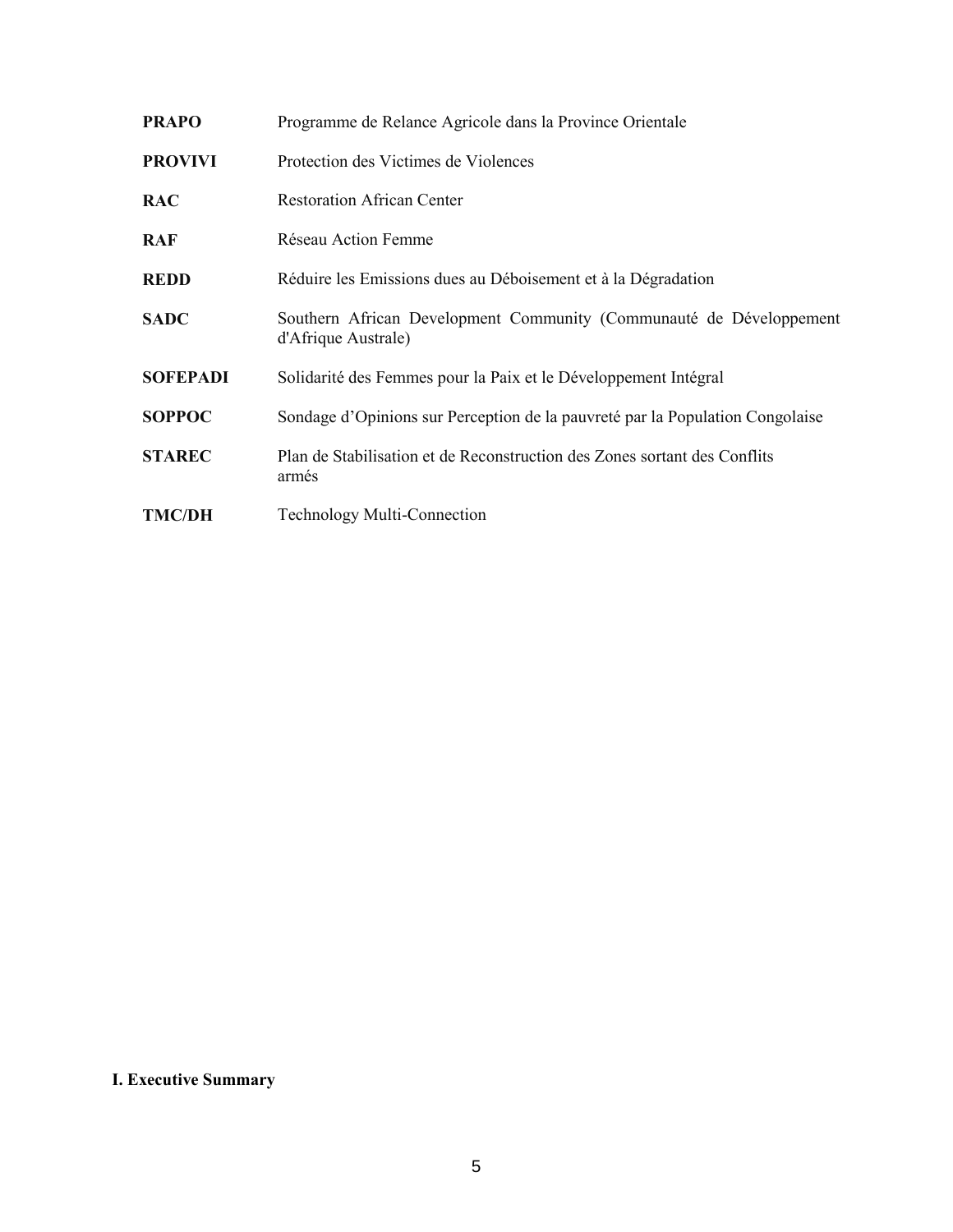Despite the efforts of the Congolese government to minimize gender inequality in accordance with their international legal obligations, gender inequalities remain profoundly visible in Congolese society.

This report is based an evaluation of the Congolese state's implementation of the Concluding Observations adopted on 25 August 2006 by the UN Committee on the Elimination of All Forms of Discrimination against Women. $<sup>1</sup>$ </sup>

The Thematic Group on Women's Rights and Sexual Violence of CORRSDH – MDH (GTDFVS) has selected five articles from the Convention on the Elimination of All Forms of Discrimination Against Women, on the basis of the recommendations made by the Committee, for this evaluation. This report covers the period of 2006 to 2011.

## **Article 2: Policy Measures**

Article 14 of the Constitution enshrines the principle of male-female parity. It does not, however, provide a definition of parity. A law has been drafted regarding parity by the Ministry of Gender, Family and the Child. It has been passed by the Senate but not by the National Assembly. Obstacles to passing the law include:

- Differences in the definition of 'parity' between the institutions of the Republic (specifically the Executive branch, the Senate, and the National Assembly). The draft law defines gender parity as 50% representation (Article 2). <sup>2</sup> However, the Senate reduced it to 30% before passing it.<sup>3</sup>
- During previous discussions in the National Assembly, it has been suggested that the Electoral Law sufficiently provides for parity and, thus, an additional law is not required.<sup>4</sup>

The funds allocated to the Ministry of Gender remain insufficient and cannot effectively realize political fairness and gender equality in Congolese society. Additionally, the revision of the Family Code, initiated in 2002 by civil society, has made little progress; the process was stopped at the executive level before being submitted to Parliament.

The failure of these reform initiatives means that the discriminatory provisions of the Family Code remain in place and that gender equality has not been realized. To address these issues, GTDFVS makes the following recommendations:

- Ensure that the draft law on parity is passed by the National Assembly with the guarantee of 50% parity, as originally proposed by the Ministry of Gender, Family and the Child.
- **•** Demonstrate political will by voting on a law regarding modalities for applying women's rights and parity, taking into account the entirety of Article 14 of the Constitution of the Republic.
- List all the measures and laws that discriminate against women and begin to revise them in accordance with CEDAW, including the Family Code and the Statute of Career Civil Servants of the State.

<sup>&</sup>lt;sup>1</sup> Committee on the Elimination of Discrimination against Women, Concluding Observations, Thirtysixth session, 07---25 August 2006. http://www2.ohchr.org/english/bodies/cedaw/docs/co / CEDAW\_C\_CO5\_fr.pdf. (Accessed 09/05/2012).

<sup>&</sup>lt;sup>2</sup> Ministère du Genre, de la Famille et de l'enfant, « Projet de loi de mise en œuvre de la parité homme-femme », Mars 2011 ;

<sup>&</sup>lt;sup>3</sup> Sénat, Rapport de la Commission spéciale relative à l'examen et l'adoption du projet de loi portant modalités d'application des droits de la Femme et de la Parité, Octobre 2012.

 $<sup>4</sup>$  Assemblée nationale, Rapport de la Commission mixte PAJ-Socio culturelle, Avril 2011.</sup>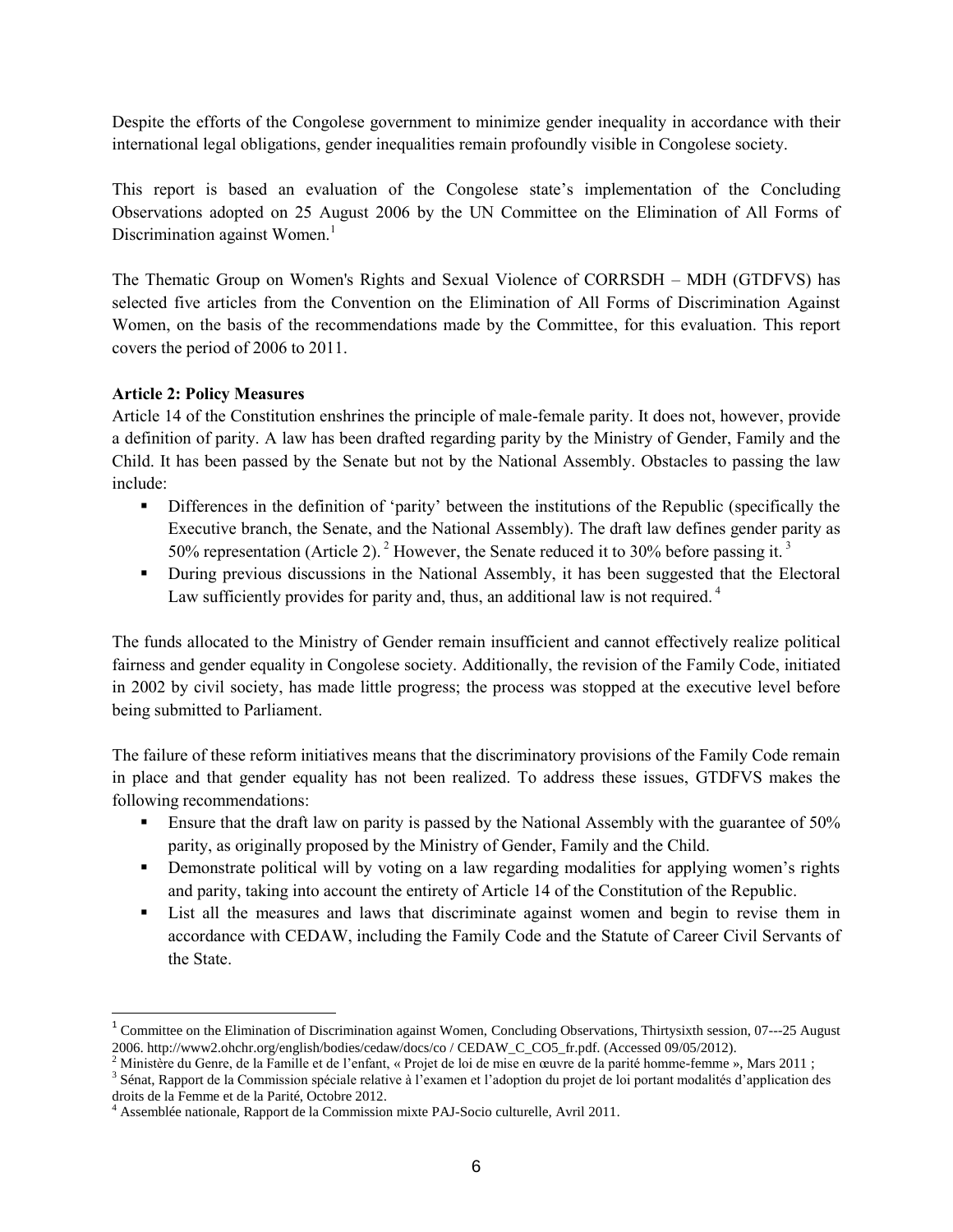#### **Article 3: Guarantee of Human Rights and Fundamental Freedoms**

The rape and sexual violence experienced by women exemplifies a multitude of inequalities suffered by women. Gender discrimination in traditional and religious beliefs has resulted in higher rates of poverty and vulnerability for women.

The government institutions created to implement the National Strategy to Fight All Forms of Gender-Based and Sexual Violence, National Agency Against Violence to Women and Girls (AVIFEM) and National Fund for the Promotion of Women and Child Protection (FONAFEN), have not been able to adequately respond for a number of key reasons. AVIFEM, for example, does not have its own office; it is run by active politicians, when it should be an independent body;  $<sup>5</sup>$  it is insufficiently funded; it has a</sup> staff of around 300 people who do not work but receive a salary; and it is supposed to work nationally but is only running a few activities in Kinshasa.

In this regard, the group makes the following recommendations:

- That the Ministry of Justice continues awareness-raising activities regarding laws on sexual violence throughout the country;
- That the Ministry of Gender, Family and Children set up a fund for the compensation of victims of sexual violence.

## **Article 7: Political and Public Life**

Regarding political and public life, the participation of women in the sphere of decision-making has improved slightly with Article 14 of the 2006 Constitution of the Democratic Republic of Congo, <sup>6</sup> which states that "the Government shall ensure the elimination of all forms of discrimination against women and ensure the protection and promotion of their rights." As a result of the 2006 elections, 42 women were elected to the National Assembly (8.4% of 500 seats). In the Senate, there were 104 female candidates, or 9.25% of a total of 1,124; however, only five women were elected, or 4.62% of 108 seats.<sup>7</sup> In the 2011 elections 47 women were elected to the National Assembly.<sup>8</sup>

To these ends, GTDFVS recommends:

- That the Parliament strengthens the Electoral Law, in particular Article 13, in order to render inadmissible any electoral list from political parties ignoring male – female parity;
- That the Ministry of Gender, Family and Children accelerates the implementation of the National Action Plan for Gender, setting out the objectives, indicators and deadlines for the realization of women's representation in all institutions;
- That the Ministry of Gender, Family and Children, supports women's NGOs in their advocacy, outreach and follow-up on the implementation of CEDAW.

## **Article 10: Women and Education**

 $\overline{a}$  $<sup>5</sup>$  Ministère du Budget, « lois sur les finances publiques », 2012</sup>

<sup>&</sup>lt;sup>6</sup> Office of the President of the Republic Constitution of the Democratic Republic of Congo amended by Law N  $\degree$  11/002 of 20 January 2011 amending certain articles of the Constitution of the Democratic Republic of Congo of 18 February 2006, Official Journal, 52th year, special edition, 05 February 2011, p. 9.

 $7$  Office of MONUC---CAFCO, Participation of Congolese women in the electoral process, second edition, February 2010, p 13.

<sup>8</sup> Independent National Electoral Commission, Election of National Deputies of 2011 Interim Results, Kinshasa, February 1, 2012, p.1.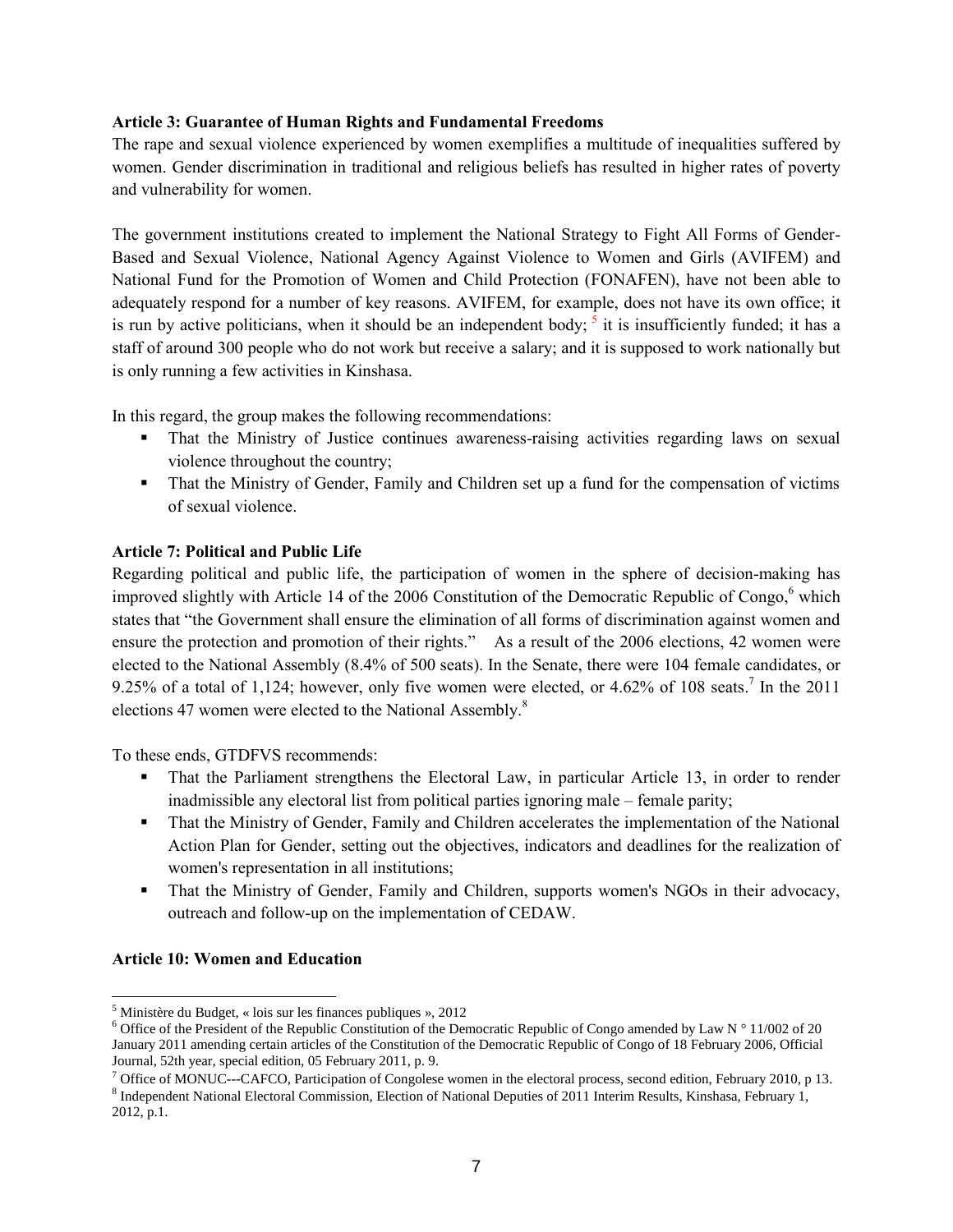GTDFVS notes that the Government has made efforts in the field of education. The "All the girls and boys in school" campaign was launched in 2006 with support from UNICEF. Generally, the number of children in school stabilized during the  $2007-2008$  (90.3%) and  $2008-2009$  (90.7%).<sup>9</sup>

The Government policy on free primary education was enacted in November 2010 and initially covered the first, second and third years of primary education throughout the country, with the exception of the cities of Kinshasa and Lubumbashi. The enrollment rate of girls still remains low, however.

To these ends, GTDFVS makes the following recommendation:

 That the Ministry of Primary, Secondary and Vocational Education ensures girls' access to primary education by eliminating school fees and related costs in order to create effective, free education.

#### **Article 14: Rural Women**

 $\overline{a}$ 

In rural areas, the effects of discrimination are compounded by a deteriorating socioeconomic context, which is the result of the wars and looting that the DRC has experienced since the 1990s, the lack of access to agricultural areas, the lack of potable water, poverty, and ignorance regarding reproductive health.

Government development programs addressed to these issues fail to take into account the gender perspective. Additionally, there is low involvement of women's organizations in public interventions. The latter tend to work voluntarily and are occasionally supported by international development partners, whose support do not necessarily make their work effective and requires the incorporation of short, medium and long term monitoring.

To these ends, the Congolese government should enact the following recommendations:

- That the Ministry of Rural Development ensures the full participation of women in the formulation of development plans at all levels;
- That the Ministry of Rural Development organizes self-help groups and cooperatives to encourage equal economic opportunity for women in the formal and informal economic sector;
- That the Ministry of Gender, Family and Children, provides data disaggregated by gender on the situation of rural women.

## **II. The Thematic Group on Women's Rights and Sexual Violence**

<sup>&</sup>lt;sup>9</sup> Ministry of EPSP, Technical Unit for Education Statistics, Statistical Yearbook of primary secondary and vocational education. 2008--‐2009 school year, Kinshasa, 2010, p 45.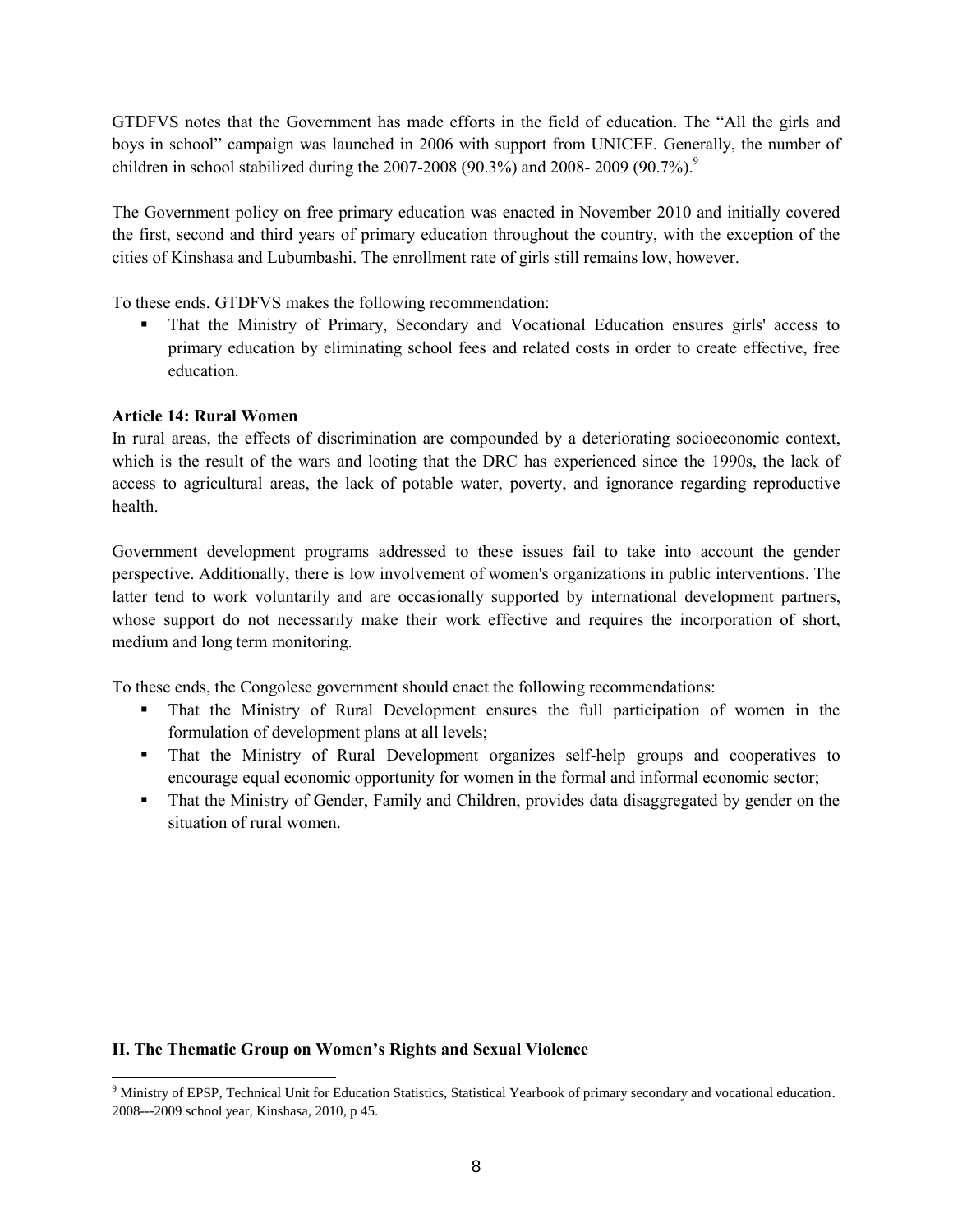The Thematic Group on Women's Rights and Sexual Violence (GTDFVS) is part of the larger National Coalition of Non-Governmental Organizations for Monitoring and Reporting on the Human Rights Situation - House of Rights (CORRSDH-MDH). The GTDFVS, the author of this report, has monitored the situation of women's rights since December 2009. Its mission is to monitor the situation of women's rights and to advocate nationally and internationally for the Congolese state's accountability towards women in the DRC.

The Thematic Group is made up of 34 civil society organizations dedicated to the fight for the rights of women and girls, namely: ELAEIS, Women's Solidarity for Peace and Integral Development (FSPD), Africa Restoration Center (RAC), Network of Women's Organizations for Sustainable Development (ROFED), Gender and Women's Rights Network (GEDROFE), Center for Rehabilitation and Socio-Professional Reintegration (CRISP), La COUPOLE, Crossroads for the Rights of Children and Women (CARDEF), Forum of the Housewife (FORFEM), Consultation Framework of Congolese Women (CAFCO), Association for the Aid and Protection of Vulnerable People (APROPEV), Action for the Integral Development of Women (ADIFE), Girls and Women in Action for Human Rights (FIFADH), Association of Women Without Limits (AFSL), Youth and Women for Human Rights and Peace (JFDHOP), Center of Support and Technical Assistance to Victims of Sexual Violence (CATAVIS), Woman for the Reconstruction and Development of the Congo (LAFERDEC), Association of Women Rice Farmers of Kingabwa (AFRIKI), Siloam Development Center (CDS), Women's Forum for Good Governance and Democracy (FFBGD), New Dynamic of Youth and Women (NDJF), Mary Mediator Group for the Professional Supervision of Young Girls (MMGPROF), Association of Women Lawyers of Congo (AFEJUCO), Women's Solidarity for Peace and Integral Development (SOFEPADI), Center for Justice and Resolution 1325 (CJR 1325), Research Center for the Ways for Fulfillment and Autonomy (CERVEAU), Lawyers of the World International (AMI ASBL), Women Action Network (RAF), Crossroads for Women's Human Rights and Nature (CAFE DHN), Protection of Victims of Violence (PROVIVI), League of Africa Zone for the Defense of the Rights of Children and Pupils (LIZADEEL), Forum for Rights of Young People and Children in Congo (FODJEC), Congolese Committee Against Torture (CCCT) and Female Genie (GF).

Listed below are several examples of activities that GTDFVS has undertaken:

- Advocacy activities targeting diplomatic missions in Kinshasa and Geneva, particularly member states of the Human Rights Council, focused on ensuring that they included the theme 'fight against sexual violence' in their statements during the Universal Periodic Review of the DRC in December 2009;
- The organization of national consultations on gender-based sexual violence towards the submission of a report to the Executive Secretariat of the International Conference on the Great Lakes Region (ICGLR) in October 2011;
- The preparation and publication of a Shadow Report on the implementation of CEDAW in the DRC, submitted to the Committee in November 2011; and
- An awareness campaign in the Kimbanseke area of Kinshasa focused on the empowerment of rural women in March 2012.

## **III. Introduction**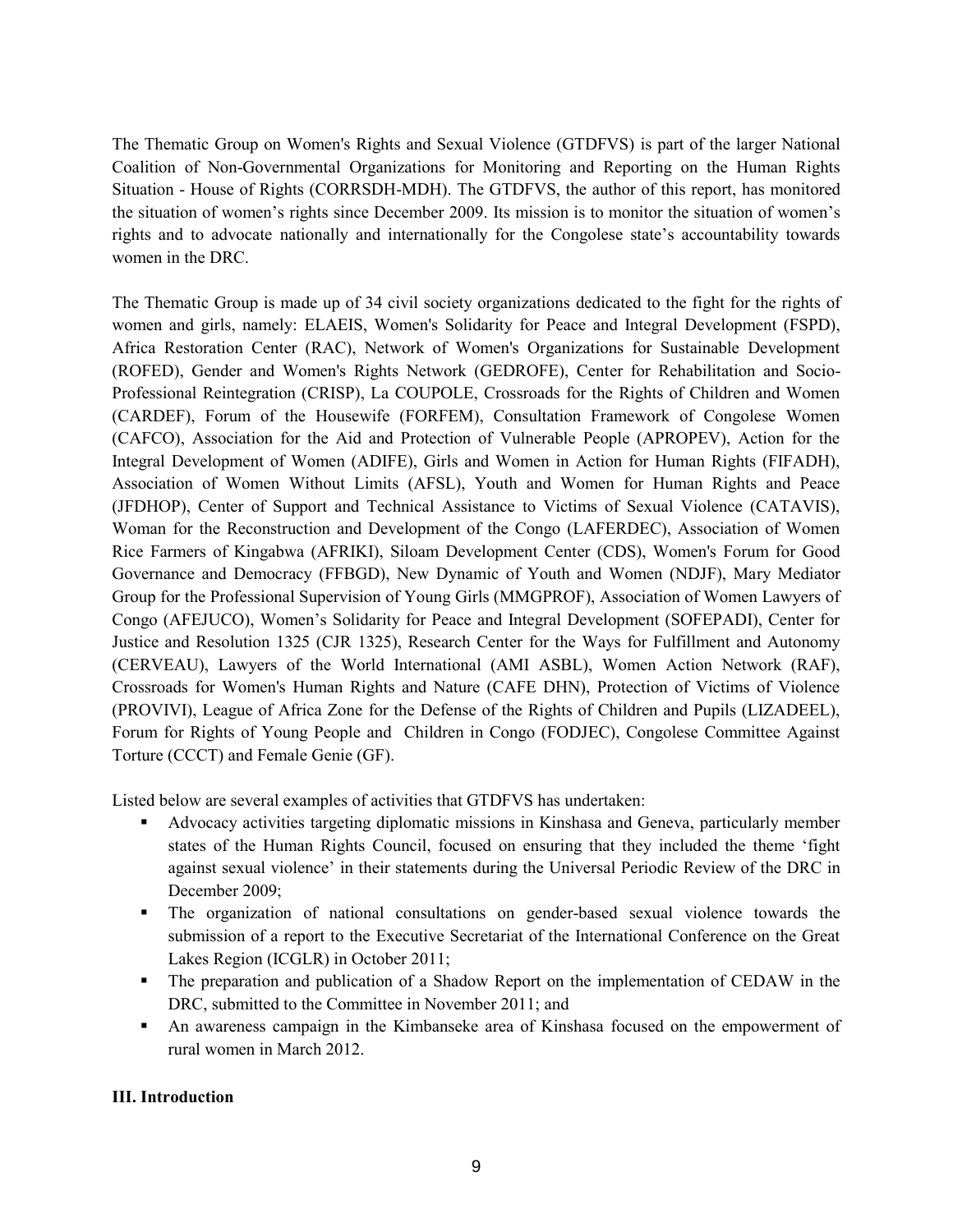The government of the Democratic Republic of Congo (DRC), through the Ministry of Gender, Family and Children, submitted its 6th and 7th periodic reports (published officially by the United Nations on 21 December 2011). The DRC will be reviewed in July 2013 at the 55th session of the Committee for the Elimination of Discrimination against Women (CEDAW). As a result of insufficient information contained in these reports, the Committee recommended that the government of the DRC prepare an Additional Report with updated data. The GTDFVS developed their comments and recommendations regarding the Congolese government's implementation of the Committee's recommendations for the period of 2006 to 2011 on the basis of the information presented during the consultative workshop hosted by the Government in regards to their Additional Report to CEDAW (April 2012).

#### *Methodology*

The GTDFVS prepared this report using secondary sources. This report is the result of a process that began with a training on data collection organized by the Human Rights House (HRH), which is run by the Carter Center. Fifteen researchers,11 women and 4 men from the GTDFVS members based in Kinshasa, were trained. The training was followed by the development of a questionnaire and the collection and compilation of field data. These last steps were carried out under the supervision and coordination of GTDFVS and with the assistance of the Executive Secretariat of the CORRSDH-MDH. This report was approved by all members of GTDFVS during a consultative meeting of civil society in the DRC, held on 30 September 2012.

Secondary data collection was undertaken in Kinshasa, and in the provinces of North Kivu and Equator. It was conducted by six teams, each consisting of two people (four teams in Kinshasa, one in North Kivu and one in Equator). Of roughly 1800 state actors, civil society organizations, international NGOs and development partners, 114 persons were consulted in the two provinces and in Kinshasa (42 persons in Equateur, 32 persons in North Kivu and 40 person in Kinshasa<sup>10</sup>). Data collection methods included interviews, the analysis of documents and consultations by e-mail. To verify information provided by the government, the researchers attempted to evaluate the impact of the measures put in place by the Government to implement CEDAW and the Committee's recommendations.

This report is based on data collected from various official sources, including: National and Provincial Assemblies, the Ministry of Justice and Human Rights, the Ministry of Gender, Family and the Child, the the Ministry of Social Affairs and Humanitarian Solidarity, members of the government at the provincial level (North Kivu and Equateur), agencies of the United Nations (UNWomen, UNDP, UNICEF, UNJHRO, WHO, UNESCO, UNHCR), MONUSCO (Gender Office, Electoral Division and HIV / AIDS Section), international organizations (Caritas Congo, Open Society Initiative South Africa, Search for Common Ground, Oxfam Quebec, Médecins Sans Frontières and IFES), the national network of women's NGOs and local NGOs (RAC, ROFED, ORHEOND, ABEEC, GEDROFE, FORFEM , CAFCO, APPROPEV, ADIFE, NAWMP, Cause Commune, SOFEPADI, CJR 1325, AFEMAC, CERVEAU, AMI ASBL, RAF, AUDEF, TMC/DH, CAFE DHN, CODE, PROVIVI, Toges Noirs, Espoir pour Tous, LIZADEEL, FIFADH), and the STAREC program in North Kivu.

**IV. Analysis of the Implementation of the Convention of the Convention on the Elimination of All Forms of Discrimination Against Women**

 $10$  GTDFVS, data collection conducted in Kinshasa, Equateur and North Kivu, April 2012.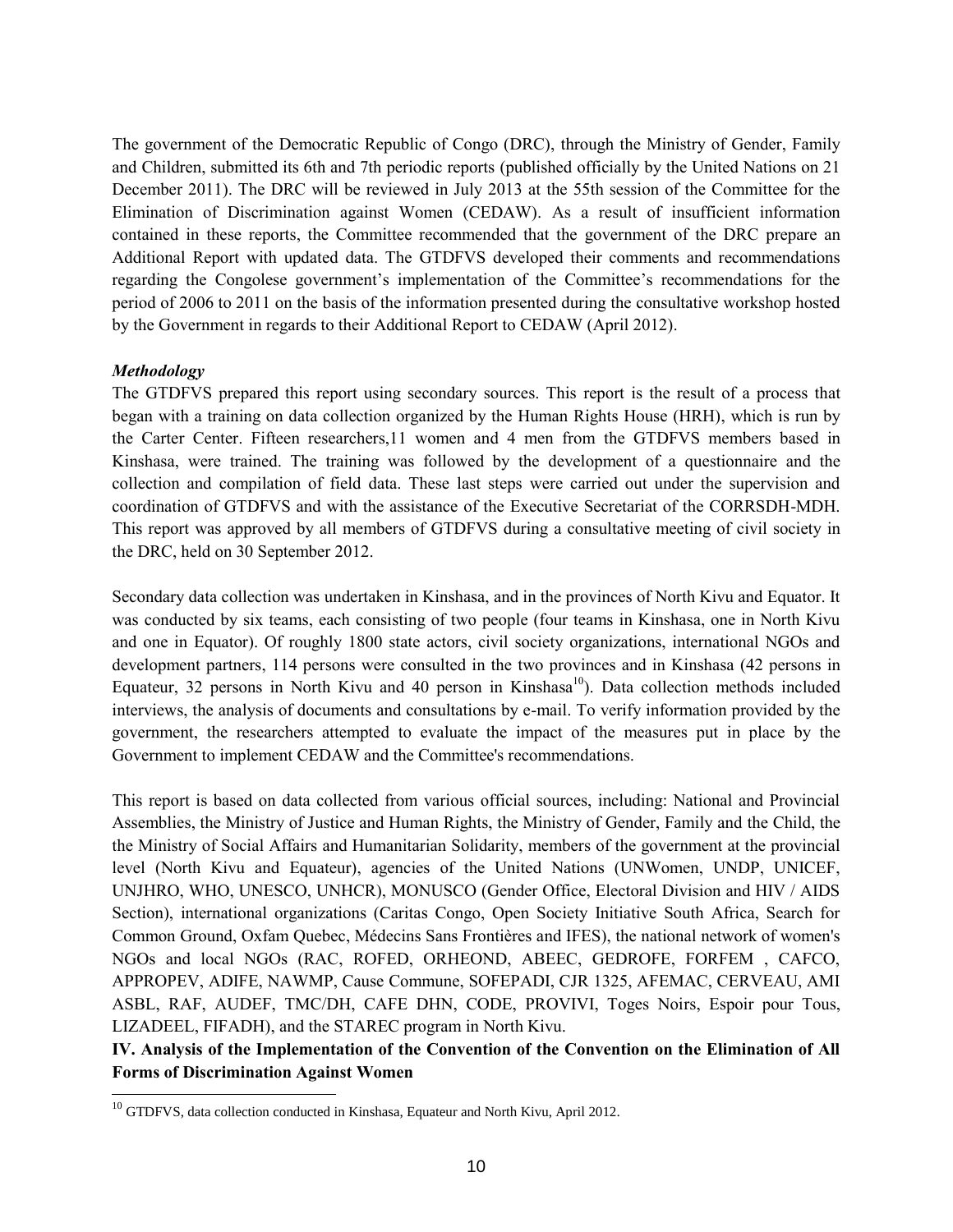The following analysis is based on the identification of measures taken by the Government in the implementation of CEDAW through its various policies, of which some are protective and others discriminatory. The group made observations and recommendations to the Government. GTDFVS has analyzed the implementation of the five articles of CEDAW, namely:

- **Article 2: Political Measures**
- Article 3: Guarantee of Human Rights and Fundamental Freedoms
- Article 7: Political and Public Life
- **Article 10: Women and Education**
- Article 14: Rural Women

## **A. Article 2: Political Measures**

 $\overline{a}$ 

## **A.1. Legal Measures for Gender Equality**

The Government has established the principle of gender equality in the Constitution and other various laws, as follows:

1. The Constitution of the Democratic Republic of Congo of 18 February 2006:<sup>11</sup>

- Article 11 states: "All human beings are born free and equal in dignity and rights. However, the enjoyment of political rights are recognized only to Congolese people, without exception as established by law."
- Article 12 states: "All Congolese are equal before the law and are entitled to equal protection of the laws."
- Article 14 states: "Women have the right to equitable representation in national, provincial and local institutions. The State guarantees the implementation of male-female parity in the aforementioned institutions. The law fixes the modalities of implementation."

2. Law n°11/013 of 11 August 2011 on the organization and functioning of the Congolese National Police  $(PNC):^{12}$ 

- Article 56.d states: "the staff at all levels, in all functions of command at all times and in any circumstances, must take into account objective criteria related to both the physical ability, sufficient instruction, the proven morality as well as a fair representation of provinces. It is also required that equal consideration be taken into account of gender representation."
- Article 59 states: "recruitment in the national Police takes place through competition, either internally or directly, depending on the needs expressed in the annual budget, taking into account the balance between the provinces, gender and adjustments determined in services and units. Recruitment through internal competition is open to career police to access a special category or any specialization. Recruitment by direct or external competition is open to any national Congolese candidate for their admission in the body of career police."

3. Law No. 11/003 of 25 June 2011 which amends Law No. 006/006 of 9 March 2006 on the organization of presidential, legislative, provincial, urban, municipal and local elections:<sup>13</sup>

 $11$ Office of the President of the Republic, Constitution of the Democratic Republic of the Congo. Op.Cit. p. 11.

<sup>&</sup>lt;sup>12</sup>Office of the President of the Republic, Law No. 11/013 of 11 August 2001, Official Journal.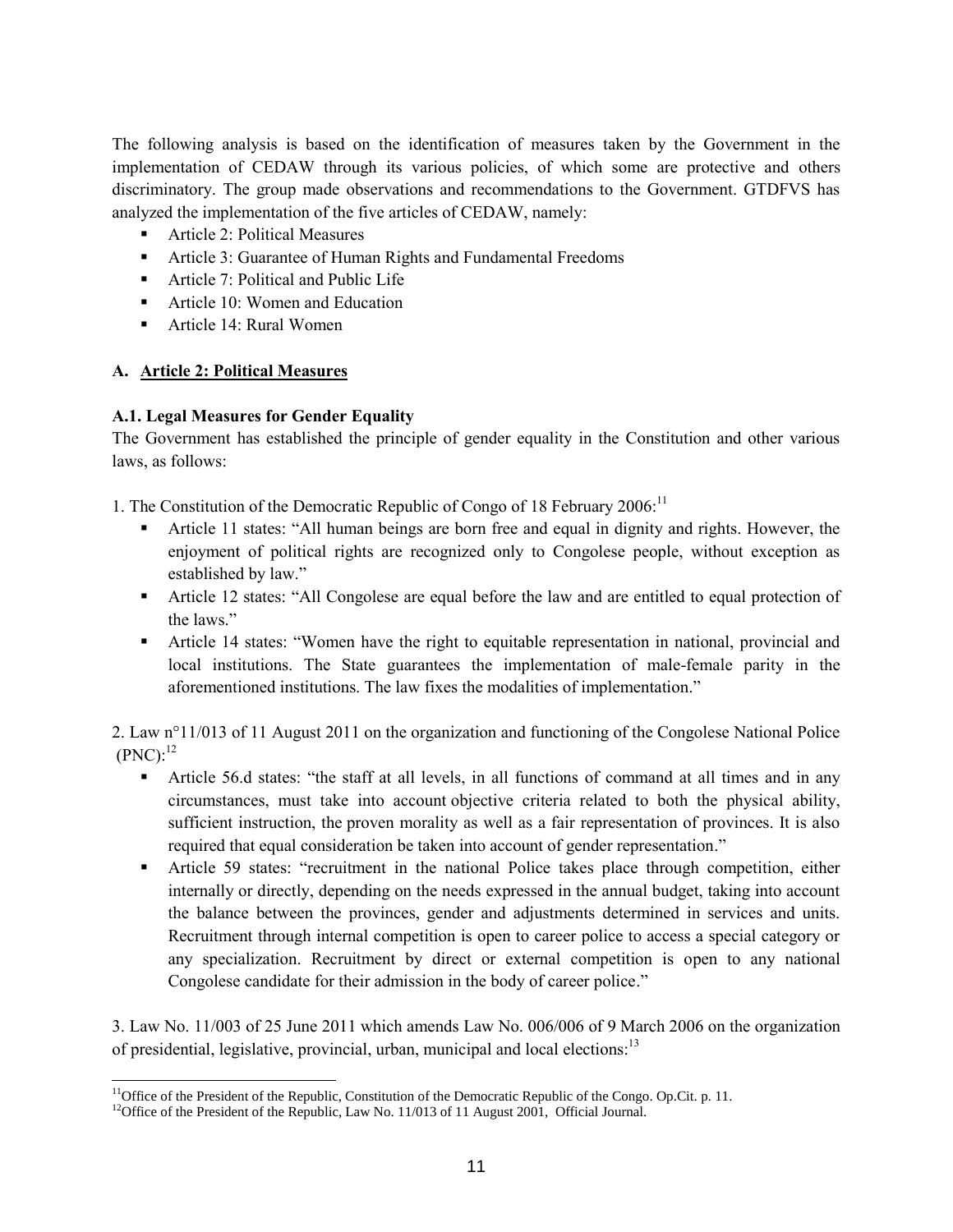Article 13 states: "the following definitions shall list a document prepared by political parties or political groupings with different names of the candidates in an electoral district to fill one seat, in a constituency with one seat to be filled, political parties or political groupings present their unique candidate of the political party or political grouping. Every list is established taking into account the gender parity in representation and promotion of those with disabilities. However, not achieving gender equality and the lack of anyone living with a disability are not grounds for dismissal of a list."

Many of the laws still contain discriminatory provisions. However, revision has never been considered. For example, Article 352 of the Family Code sets the marriage age of girls at 15 and Articles 448 to 452 stipulate that a woman must obtain permission from her husband before certain actions.<sup>14</sup>

#### **A.2 Measures of Implementation**

The government has taken the following measures:

- The elaboration of the National Gender Policy and the National Action Plan;<sup>15</sup>
- The elaboration of the National Program for the Promotion of Congolese Women (PNPFC) of 1999 and its implementation by the Ministry of Gender, Family and Children through the National Council for Women established in 1998;<sup>16</sup>
- Implementation of the National Strategy to Fight against Gender Based Violence by the Ministry of Gender, Family and Children since 2009;<sup>17</sup>
- The establishment, in 2009, of the Thematic Group on Gender and the Fight Against Sexual Violence, composed of state actors from the justice and security departments in association with local NGOs and international partners working on this issue;<sup>18</sup>
- Adoption of the Action Plan for the Implementation of Resolution 1325 in October 2010 by the Ministry of Gender;<sup>19</sup>
- Creation of the National Fund for the Promotion of Women and Child Protection (FONAFEN), by Decree 09/37, on 10 October 2009.<sup>20</sup>

#### **A.3 Observations on the Implementation of the Law**

DRC is dedicated to gender equality, even referring to CEDAW in the Constitution, however implementation has been problematic. Notably, the National Gender Report of the Ministry of Gender,

<sup>&</sup>lt;sup>13</sup> Law No. 11/013 of August 11, 2001, Op.Cit.

 $14$  Ibid. p35 and 36.

<sup>&</sup>lt;sup>15</sup> Ministry of Justice and Human Rights, 6th and 7th Report additive implementation of the Convention on the Elimination of Discrimination against Women, April 2012.

<sup>&</sup>lt;sup>16</sup> Ministry of Justice and Human Rights, additional 6th and 7th Reports. Op.cit.

 $^{17}$  Id.

 $^{18}$  Id.

 $^{19}$  Id.  $\,$ 

 $20$  Id.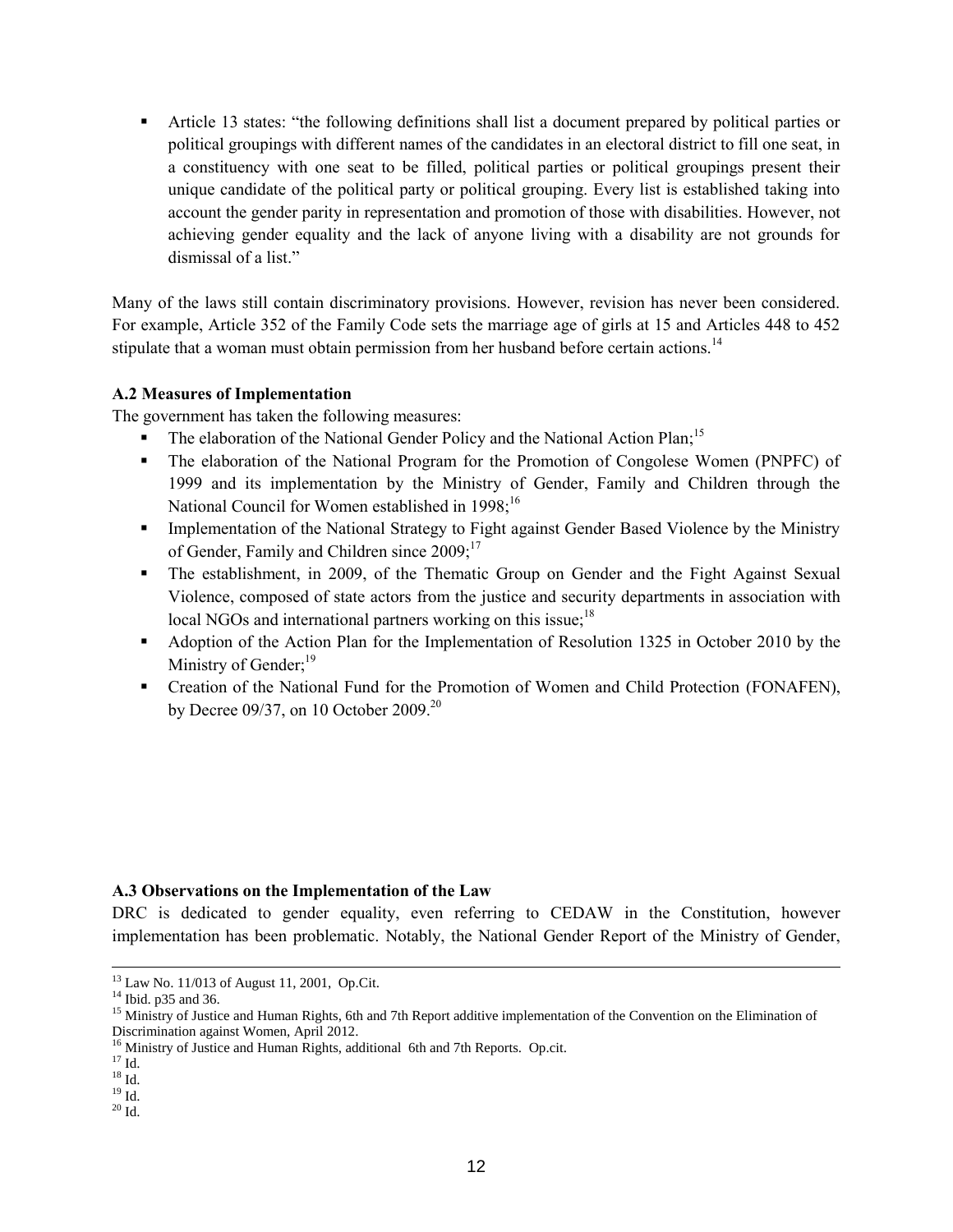Family, and Children found that the DRC authorities quickly ratify treaties and international conventions without considering either the scope or the consequences.<sup>21</sup> Indeed, on the one hand, there is no law organizing parity as the Constitution would have it, and, on the other hand, the mechanisms created by the Government are dysfunctional.

#### *Draft law on parity*

A law regarding parity was drafted by the Ministry of Gender, Family and the Child. It has been passed by the Senate but not by the National Assembly. There are several reasons that it has yet to be passed in the National Assembly, including:

- The institutions of the Republic (specifically the Executive branch, the Senate, and the National Assembly) appear to have different definitions of 'parity'. The draft law defines gender parity as 50% representation (Article 2). <sup>22</sup> However, the Senate reduced it to 30% before passing it. <sup>23</sup> As such, the law, as it currently stands, may not guarantee parity.
- During previous discussions in the National Assembly, it has been suggested that the Electoral law sufficiently provides for parity and, thus, an additional law is not required.<sup>24</sup> Notably, Article 13 of the Electoral Law<sup>25</sup> is ambiguous about parity: Paragraph 3 states that each list should be drafted in consideration of male-female parity and promoting persons with disabilities. However, Paragraph 4 specifies that non-compliance with these provisions (male-female parity and the inclusion of persons with disabilities) will not render the list inadmissible. As such, the electoral law is unconstitutional, and it does not reflect a vision of equality. Notably, the electoral law passed by the National Assembly is not inline with Article 14 of the Constitution.

As evidence of the lack of political will, the draft law has not been included in the Agenda of the National Assembly. $26$ 

## *Impact of the FONAFEN mechanism*

The FONAFEN mechanism, according to its president, <sup>27</sup> identified 8,335 widows in Kinshasa, 4,064 of which have been sensitized on the management of micro-finance and 2,764 on the methods of survival. However, the group found that this mechanism fails to achieve the missions for which it was created for the following reasons: lack of infrastructure and insufficient budget.

| Voted budget (CDF)<br>r ear |             | Scheduled payment (CDF) | Paid (CDF) |  |
|-----------------------------|-------------|-------------------------|------------|--|
| $2012^{28}$                 | 330,901,000 | 99,999,996              | 99.999.996 |  |

<sup>&</sup>lt;sup>21</sup> Ministry of Gender, Family and Children and the United Nations Program for Development, National Gender Report 2011, p.1 10.

<sup>&</sup>lt;sup>22</sup> Ministère du Genre, de la Famille et de l'enfant, « Projet de loi de mise en œuvre de la parité homme-femme », Mars 2011 ;

<sup>&</sup>lt;sup>23</sup> Rapport de la Commission spéciale relative à l'examen et l'adoption du projet de loi portant modalités d'application des droits de la Femme et de la Parité, Octobre 2012.

<sup>&</sup>lt;sup>24</sup> Assemblée nationale, « Projet de loi portant modalités d'application des droits de la femme et de la parité », aout 2011.

<sup>&</sup>lt;sup>25</sup> Loi n°11/003 du 25 juin 2011 modifiant la loi n° 06/006 du 09 mars 2006 portant organisation des élections présidentielle, législatives, provinciales, urbaines, municipales et locales.

<sup>26</sup> Assemblée nationale, Calendrier de travaux de la Session ordinaire de Mars 2013.

<sup>27</sup> BIELA & IDUMBA, Entretien du 21 mai 2013

<sup>28</sup> Ministere du Budget, *ESB de dépenses par administration : Exécution au 31/12/2012*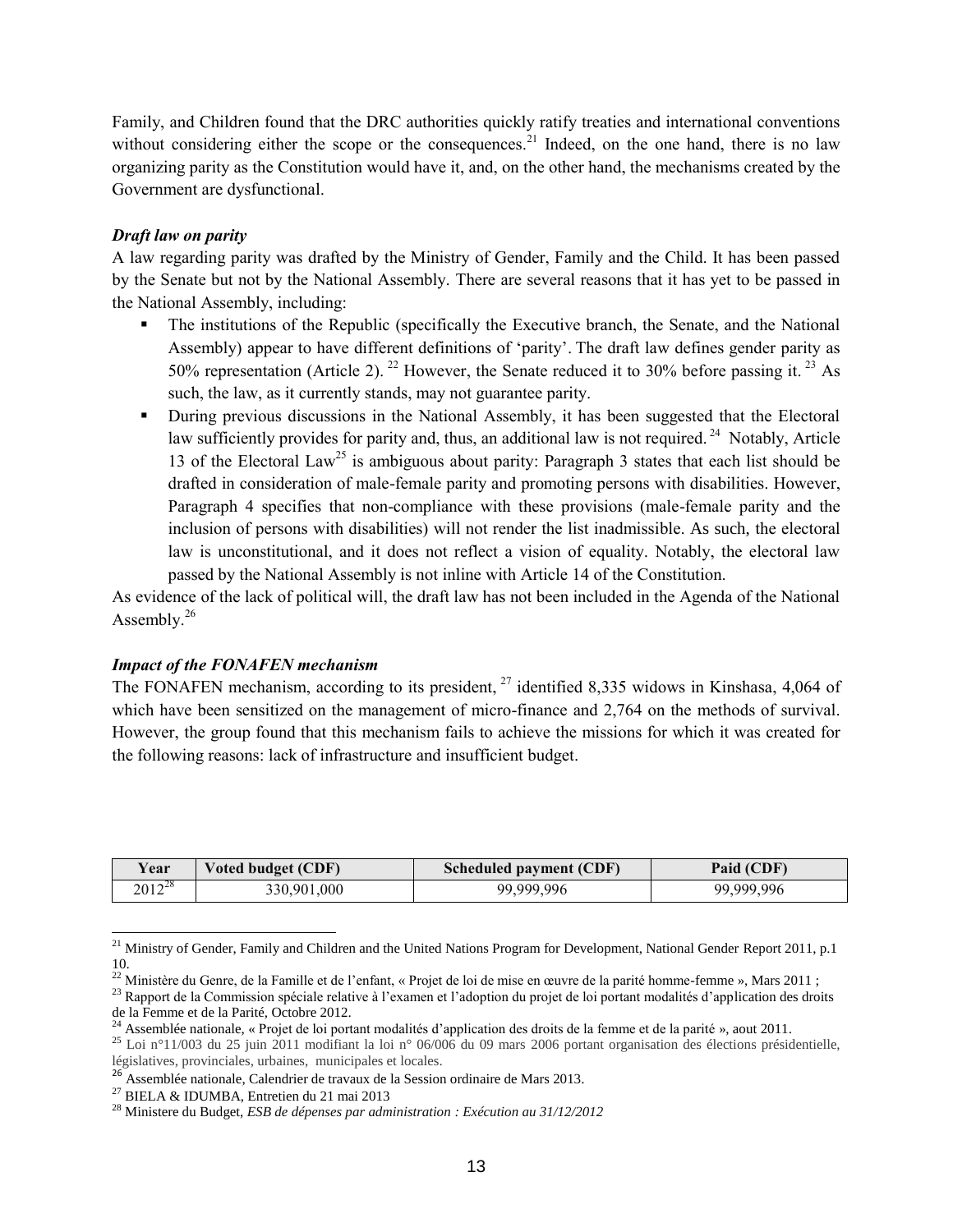| $\Delta$<br>2013               | 000<br>ററ<br>۵a                                                   | 000 | 000<br>ገበ |
|--------------------------------|-------------------------------------------------------------------|-----|-----------|
| $\sim$<br>$\sim$ $\sim$ $\sim$ | $\sim$ $\sim$ $\sim$ $\sim$ $\sim$ $\sim$ $\sim$ $\sim$<br>$\sim$ |     |           |

*Source : Ministère du Budget de la RDC, 2012-2013*

According to NGOs RRSSJ, the FONAFEN, which is supposed to be national, is only operational in Kinshasa. In addition, identification of widows in Kinshasa and awareness-raising did not have any impact on the equality of men and women in the DRC.

#### **A.4 Recommendations**

The GTDFVS requests that the Committee recommend that the government:

- Ensure that the draft law on parity is passed by the National Assembly with the guarantee of 50% parity, as originally proposed by the Ministry of Gender, Family and the Child.
- **•** Demonstrate political will by voting on a law regarding modalities for applying women's rights and parity, taking into account the entirety of Article 14 of the Constitution of the Republic.
- List all the measures and laws that discriminate against women and begin to revise them in accordance with CEDAW, including the Family Code and the Statute of Career Civil Servants of the State.

## **B. Article 3: Guarantee of Human Rights and Fundamental Freedoms**

According to Recommendation 14, the State Party must commit to put an end to all forms of violence against women and the impunity enjoyed by the perpetrators. In this perspective, the group focused on the issue of sexual violence in the DRC. $^{30}$ 

## **B.1 Legal Measures**

Article 15 of the Constitution of the Democratic Republic of Congo (18 February 2006) states that "the government shall ensure the elimination of sexual violence. Unprejudiced to the international treaties and agreements, any sexual violence on any person with the intent to destabilize, dislocate a family and make an entire people disappear is a crime against humanity and punishable by law."

Laws relating to sexual violence adopted by the Government include.<sup>31</sup>

- Law n°006/018 of 20 July 2006 amending and supplementing the decree of 30 January 1940 on the Congolese Penal Code;
- Law n°06/019 of 20 July 2006 amending and supplementing decree of 6 August 1959 on the Congolese Code of Criminal Procedure.

In comparison with the Penal Code, these laws focus principally on the offenses of rape and indecent assault. These provisions also criminalize various forms of sexual violence that were not included in the

 $\overline{a}$ <sup>29</sup> Op cit. *Exécution au 31/03/2013*

<sup>&</sup>lt;sup>30</sup> Committee on the Elimination of Discrimination against Women. Concluding observations. 2006 CEDAW/C/COD/CO/5.

Available at http://www.un.org/womenwatch/daw/cedaw/36sess.htm (Accessed 11 June 2012).

 $31$  Ministry of Justice and Human Rights, 6th and 7th additional Report, Op.Cit.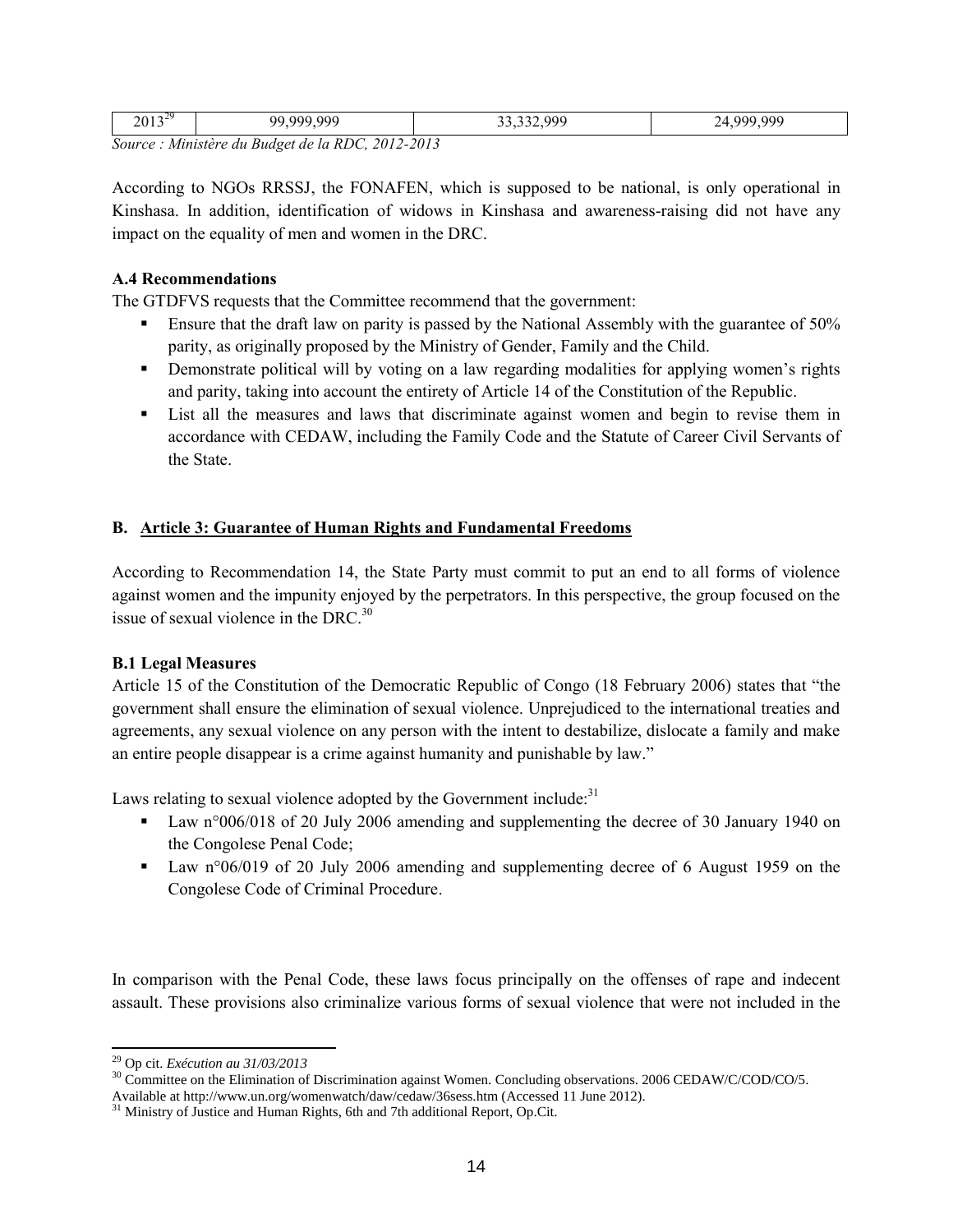Penal Code and define rape in accordance with applicable international standards.<sup>32</sup> Finally, it should be noted that the laws noted above are believed to be adequate judicial protection of women against sexual violence  $33$ 

## **B.2 Measures of Implementation**

The government asserts that it has taken the following steps:<sup>34</sup>

- The launch of the national strategy in 2009 to fight against sexual violence and gender-based violence;
- Establishment of the Thematic Group on Gender and the Fight Against Sexual Violence against Women;
- Establishment of the National Agency Against Violence to Women and Girls in the Democratic Republic of Congo (AVIFEM) by decree n°09/38 of 10 October 2009.
- The adoption of the Action Plan for the Implementation of Resolution 1325 in October 2010 by the Ministry of Gender, Family and Children.

## **B.3 Observations on the Implementation of the Law**

Sexual violence and mass rape is one of the most significant problems in DRC, a post-conflict country. The situation on the ground remains unchanged despite the advances made by the government, such as the adoption of laws addressed to the suppression of sexual violence. The number of cases of victims of sexual violence remains high and the created mechanisms ineffective.<sup>35</sup>

The challenges of realizing justice for cases of sexual violence in the DRC are daunting:

- The widespread sexual abuse by some members of the community and some officers of the court;
- Illiteracy among rural women;
- Popularization of laws on sexual violence;
- **IMPULIER IMPLE 1** Impunity for perpetrators of sexual violence among members of militias and armed groups;
- Lack of statistics that are reliable and disaggregated by sex;
- The Congolese State's difficulty in compensating victims of sexual violence;
- Red tape and slow judicial administration;
- Corruption;
- Failure to repair the injuries suffered by the victims, characterized by the nonpayment of damages;
- The impunity of military officers (FARDC) and the Congolese National Police (PNC).<sup>36</sup>

The problem of access to justice is a major concern for the entire population, particularly women, throughout the territory of DRC. This problem is in part related to the lack of courts and the distance to access them in remote areas and in outlying areas of Kinshasa, the slowness of legal proceedings, the lack

 $\overline{a}$  $32$  Ministère du genre, famille et de l'enfant ; Agence nationale de lutte contre les violences faites à la Femme et à la Jeune et Petite fille « AVIFEM ». *LOI SUR LES VIOLENCES SEXUELLES, 8P .Page 1*

<sup>&</sup>lt;sup>33</sup> Ministère du genre, famille et de l'enfant ; Agence national de lutte contre les violences faites à la Femme et à la Jeune et Petite fille « AVIFEM » .Op.cit. Page 7

<sup>34</sup> Ibid. p9.

<sup>35</sup> *National Agency against Violence to Women, Youth and Girls (AVIFEM)*

<sup>36</sup> The United Nations Mission in DRC, GRIP Report 2011/14.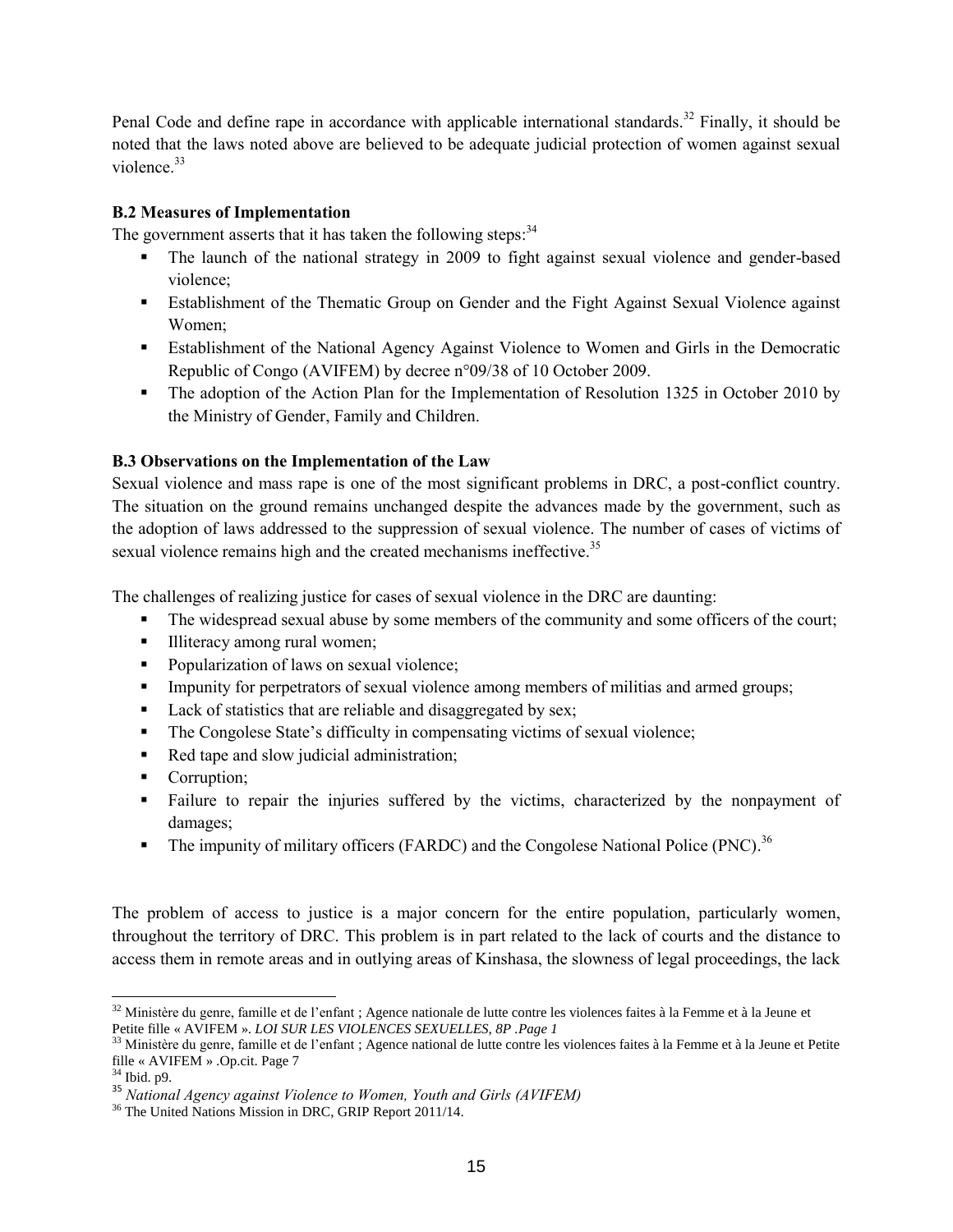of financial means, fear of reprisals, the weight of local customs and religion, and the corruption that plagues the Congolese judicial system. It is also the result of the fact that the authorities are not able to ensure security; this is augmented by the insecurity caused by the presence of armed groups in the eastern part of the country<sup>37</sup>.

Sexual violence has serious consequences for women and girls, requiring a holistic response: in regards to health, violent rape can cause uterine prolapses, vesico-genital or retro-anal fistulas. Women who are victims of rape may find themselves with unwanted pregnancies that can lead to clandestine abortions, often resulting in the death of the mother and the child. Infertility and sexually transmitted infections are also reported. From a psycho-social point of view, victims are rejected, stigmatized and find themselves in a precarious situation.

According to the Ministry of Gender, Family and Children, as quoted by the National Agency against Violence to Women, Youth and Girls (AVIFEM), the table below provides statistics of sexual violence perpetrated throughout the various provinces of the Democratic Republic of Congo.

| <b>PROVINCES</b>   | 2009  | 2010  | 2011  | 2012  |
|--------------------|-------|-------|-------|-------|
| Bandundu           | 592   | 534   | 349   | 440   |
| Bas-Congo          | 947   | 734   | 651   | 1053  |
| Equateur           | 695   | 714   |       |       |
| Kasaï occidental   | 1028  | 1021  |       |       |
| Kasaï oriental     | 1131  | 714   |       |       |
| Katanga            | 833   | 665   | 757   | 1051  |
| Kinshasa           | 881   | 1207  | 405   | 463   |
| Maniema            | 831   | 251   |       |       |
| Nord-Kivu          | 4091  | 5485  | 5543  | 7075  |
| Province orientale | 1468  | 1204  | 1826  | 3685  |
| Sud-Kivu           | 5010  | 2928  | 2713  | 5028  |
| <b>Total</b>       | 17507 | 15457 | 12244 | 18795 |

*Source: National Agency against Violence to Women, Youth and Girls (AVIFEM)*

As shown in the above chart, the number of victims of sexual violence is growing; the impact of activities of AVIFEM is not evident.

AVIFEM is a technical public service with administrative and financial autonomy. The overall aim of AVIFEM is to implement the National Strategy to the Fight Against all Forms of Gender-Based and Sexual Violence, particularly in regards to youth and girls. However, AVIFEM faces significant obstacles in fulfilling its mission, namely:

- AVIFEM is housed in the office of an non-governmental organization called Network of African Women Ministers and Parliamentarians (REFAMP);
- It is run by active politicians, when it should be an independent body;  $38$

 $\overline{a}$ <sup>37</sup> AVIFEM, Interview, mai 2013.

<sup>38</sup> Ministère du Budget, « lois sur les finances publiques », 2012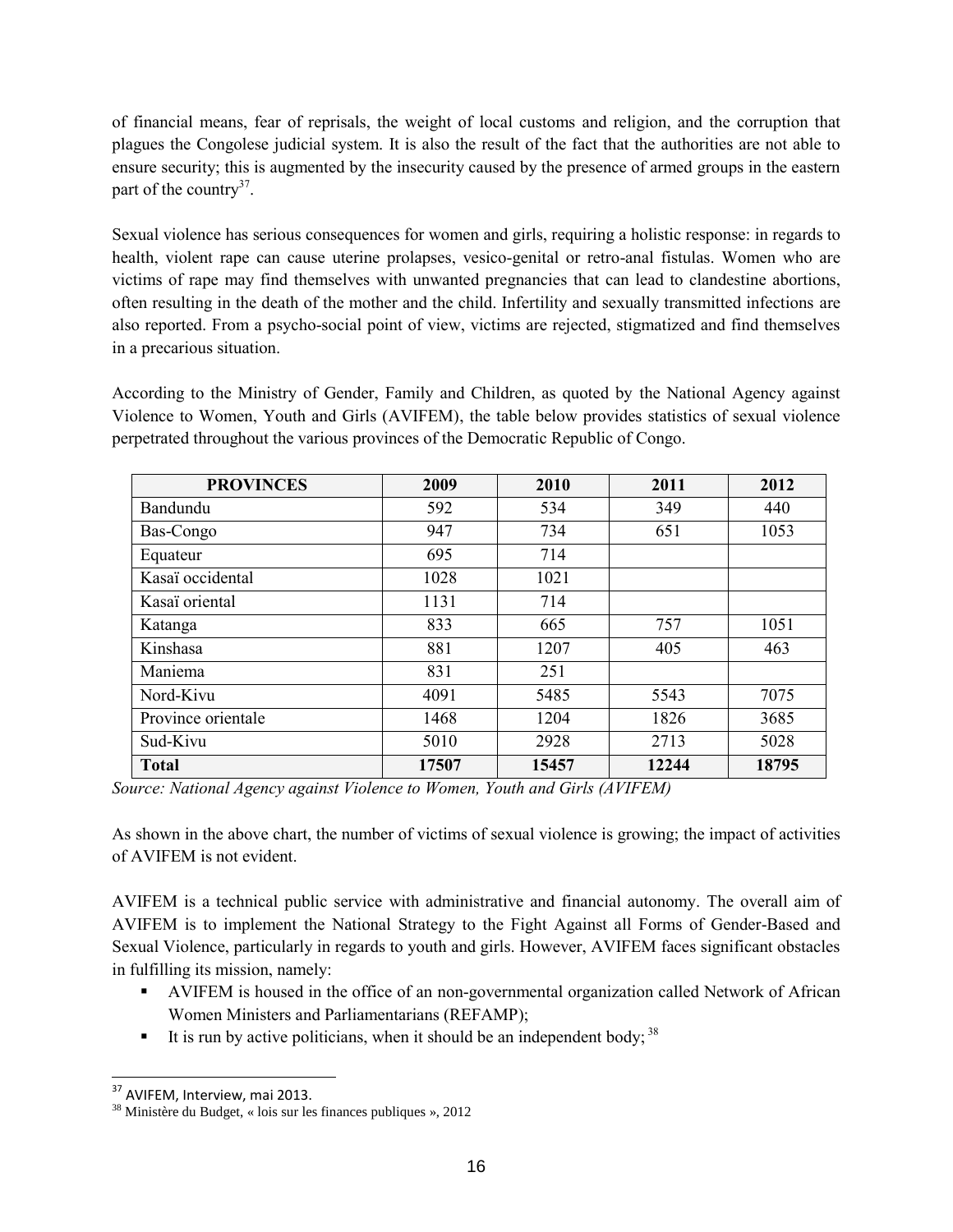- Its required budget forecasted for 2012 was 349,550,500 Congolese francs, but it was authorized and paid 99,999,996 Congolese francs for the year 2012;
- It has a staff of around 300 people who do not work but receive a salary;
- It is supposed to work nationally but is only running a few activities in Kinshasa. Additionally, it only has focal points in the provinces of Katanga and South Kivu, neither of which are operational;
- Notably, the National Strategy for the Fight against Gender Based and Sexual Violence should be implemented nationally but is only implemented in the east.

In regards to cases of sexual violence, in the territory of Monkoto in the province of Equateur, 157 cases were reported during the last two months of 2011. It should be noted that this area has 12 police officers for a population of 350,000 inhabitants (a rate of one policeman for every 29,166 inhabitants) and two under equipped hospitals with two doctors  $(175,000)$  inhabitants per hospital and per physician).<sup>39</sup> Based on this observation, it is clear that the population does not enjoy the protection as required by the National Strategy for the Fight against Gender Based and Sexual Violence.

The 2011 report of the Prosecutor's Office of Mbandaka (Equateur province) found that of 94 cases of sexual abuse, 71 cases involved children and 23 involved adults. However, the data is not disaggregated by gender.<sup>40</sup>

In the framework of the judicial reform process, some measures have been taken by the Government to fight against sexual violence, including:

- A training workshop on judicial support to victims of sexual violence was organized from 27 to 29 April 2010 for judges and officers of the judicial police from Lubumbashi and Kipushi (Katanga province), with the support of UNJHRO, ACIDH and UNICEF;
- Legal action was taken against Lt. Col. Sadoke Kikunda Mayele of the FDLR for mass rapes and other human rights violations perpetrated in the Kibua-Mpofi in the Walikale territory from 30 July to 2 August 2010. The case is being considered under military justice mechanisms and investigations have begun (case registration – RMP 0223/LS/010). Additionally, a Prosecutor at the High Court (Tribunal de Grande Instance) of Goma, Mr. Oscar Kasangaki, was dismissed.. These actions were carried out in the framework of the fight against impunity through the STAREC program.

The collected data indicates that legal-judicial support from 2006 to 2009 was as follows: of 2,416 files compiled for legal support, 1,537 victims were assisted in court and 508 judgments were passed following prosecutions. The progress rate for legal and judicial assistance is 53%, out of 4,500 victims.<sup>41</sup>

## **B.4 Recommendations**

 That the Ministry of Justice continues awareness-raising activities regarding laws on sexual violence throughout the country;

  $39$  Id.

<sup>40</sup> High Court of Mbandaka, 2011 Report.

<sup>&</sup>lt;sup>41</sup> The United Nations Mission in DRC, GRIP Report 2011/14. Op. Cit.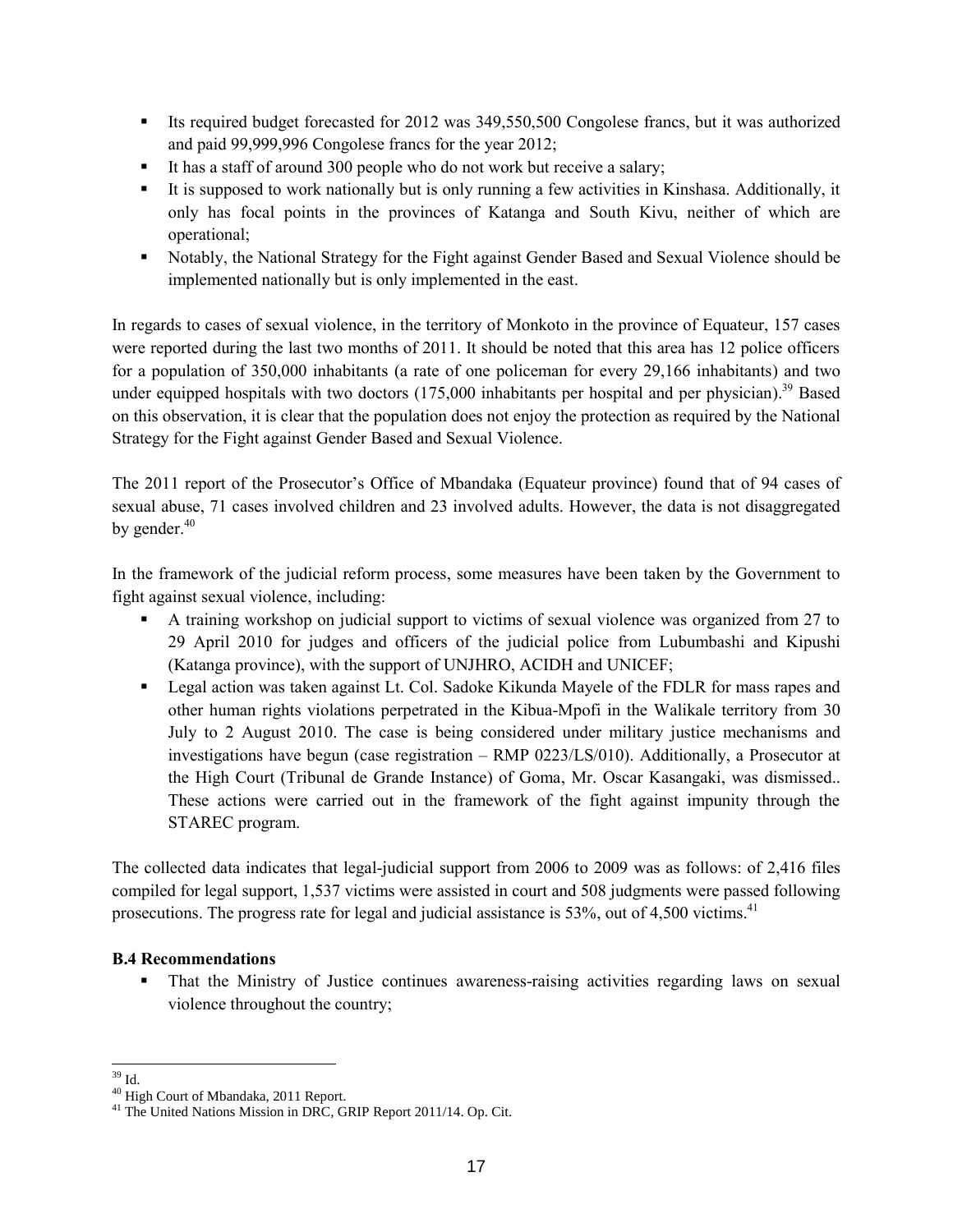That the Ministry of Gender, Family and Children set up a fund for the compensation of victims of sexual violence.

## **C. Article 7: Political and Public Life**

The group analyzed the implementation of Article 7 of CEDAW regarding the political and public life of women and found that women are not sufficiently involved in decision-making. In particular, the group focused on the 2006 and 2011 elections, and the compositions of the government, public administration, the armed forces and the police.

## **C.1. Current Situation**

The Constitution of 18 February 2006 establishing the male / female parity generated a lot of hope that there would be improvement in access for and representation of women in decision-making bodies. However, very little progress has been made to date; the average number of women in public and private institutions does not exceed 11%.

The Ministry of Gender, Family and the Child was established as the national machinery for the advancement of Congolese women by Order n° 007/071 on the 25 November 2007. It is mandated to develop the legal and institutional framework to ensure the participation of women in national development and to ensure a significant representation of women in the national, provincial and local institutions. To these ends, the Ministry has developed the National Program for the Promotion of Congolese Women, to be implemented through the National Council of Women. Additionally, the National Strategy for Women's Political Participation in Democratic Governance was adopted in 2010.

## **C.2 Observation**

Despite the aforementioned, the group found that the political participation of women has not changed. Women continue to be underrepresented in the decision-making sphere despite the statement regarding parity in the Constitution of 2006. The DRC government has not distinguished itself in its application of the Constitution. For example:

- At the government level, there were only 5 women out of 44 people in  $2010<sub>1</sub><sup>42</sup>$
- At the level of the judiciary, women accounted for 7% in 2006; with the recruitment of 400 women judges, the percentage had risen to  $16\%$  in  $2012$ ;<sup>43</sup>
- For positions in the public service, there were 16 women and 132 men in 2010;<sup>44</sup>
- The employment of women in security forces is very low. They represent 3% of the army and 6% of the police, in all ranks;<sup>45</sup>
- In positions of responsibility in political parties, there are 8 women and 384 men;<sup>46</sup>

  $42$  Ministry of Gender, Family and Children: National Gender Report, 2011. Op. cit. p.100.

<sup>&</sup>lt;sup>43</sup> AFEMAC, Rapport de l'atelier sur l'implication des femmes dans la magistrature Kinshasa, le 16 au 18 novembre 2011,13p, Page  $4$ ;<br> $^{44}$  Minist

Ministry of Gender, Family and Children: National Gender Report, 2011. Op cit.. p.99.

<sup>45</sup> Ministry of Gender, Family and Children: National Gender Report, 2011. Op cit. p.101.

<sup>46</sup> Ibid. p.99.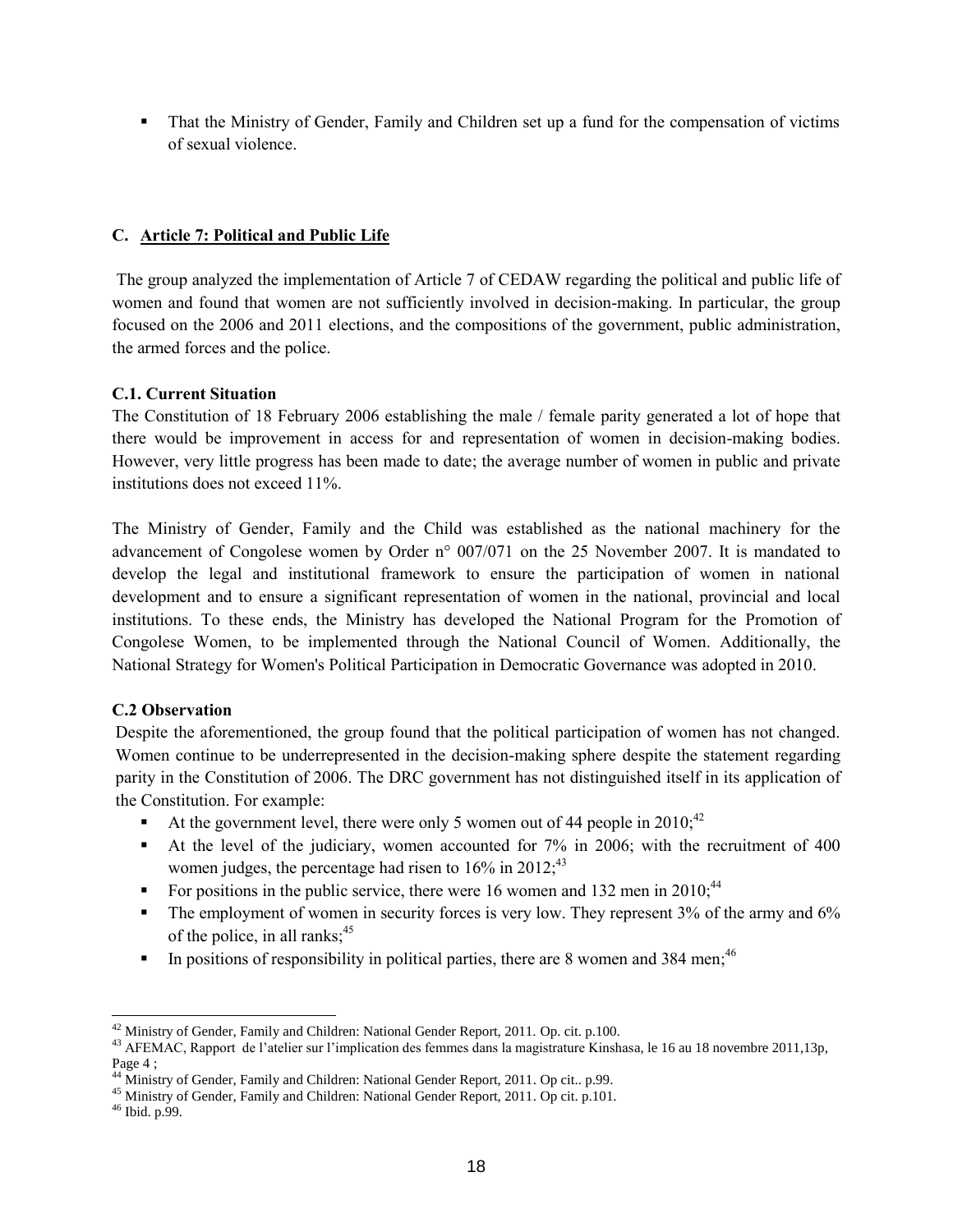- In the parliamentary elections in November 2011, of 500 elected members, there are only 47 women, a rate of  $9.4\%$ ;<sup>47</sup>
- $\blacksquare$  Of 7 officers of the National Assembly, there is only one woman, equal to 14.2%.<sup>48</sup>

The participation of women in the political sphere is still limited. Article 13 paragraph 3 of the Electoral Law states: "Each list is established taking into account the equal representation of men and women and the promotion of persons with disabilities. However, the non-realization of gender equality and nonpresence of a person living with disability are not grounds for dismissal of a list." This provision is not in conformity with the parity clause enshrined in Article 14 of the Constitution. The Government should ensure that the Electoral Law is in compliance with the spirit and letter of Article 14.

Political participation of women is illustrated in the table shown below:

| Government                  | <b>Total</b> | Number of women |  |  |  |
|-----------------------------|--------------|-----------------|--|--|--|
| Muzito, Adolphe (2010-2011) | 43           |                 |  |  |  |
| Matata Mponyo (2012-2013)   | 55           |                 |  |  |  |
| Parliamentarians            |              |                 |  |  |  |
| Deputies (2011)             | 500          |                 |  |  |  |
| Senators (2006)             | 108          |                 |  |  |  |
| Magistrates <sup>49</sup>   | 3750         | 660             |  |  |  |

#### **Table: Women's Representation in National Institutions**

*Source : GTDFVS, Data collection, Kinshasa, May 2013*

Some positive points in relation to the participation of women in the electoral process in November 2011 were identified during the survey in the province of Equateur.<sup>50</sup> These are as follows:

- Improved representation of women; in 2011 there were 7 women candidates where as in 2006 there were only 2;
- Local women voted in favor of more female candidates;
- Some involvement of women in the electoral process, namely in awareness-raising activities, in the campaign, in the revision of the electoral files and in election observation.

The following are some points of concern that were raised by the Electoral Division of MONUSCO in  $2011$ :<sup>51</sup>

 <sup>47</sup> Independent National Electoral Commission, Election of National Deputies of 2011 Interim Results, Kinshasa, February 2012, p1.

 $^{48}$  Id.

<sup>&</sup>lt;sup>49</sup> Ligue pour les droits de la Femme Congolaise, «Plaidoyer pour la promotion de la magistrature en République démocratique du Congo », Mai 2012. p 5.

<sup>&</sup>lt;sup>50</sup> MONUSCO Electoral Division, Synthesis Report on the Evaluation of Legislative Elections of 2011 and Women's Participation in the Province of Equateur.

<sup>51</sup> MONUSCO Electoral Division. Op. cit.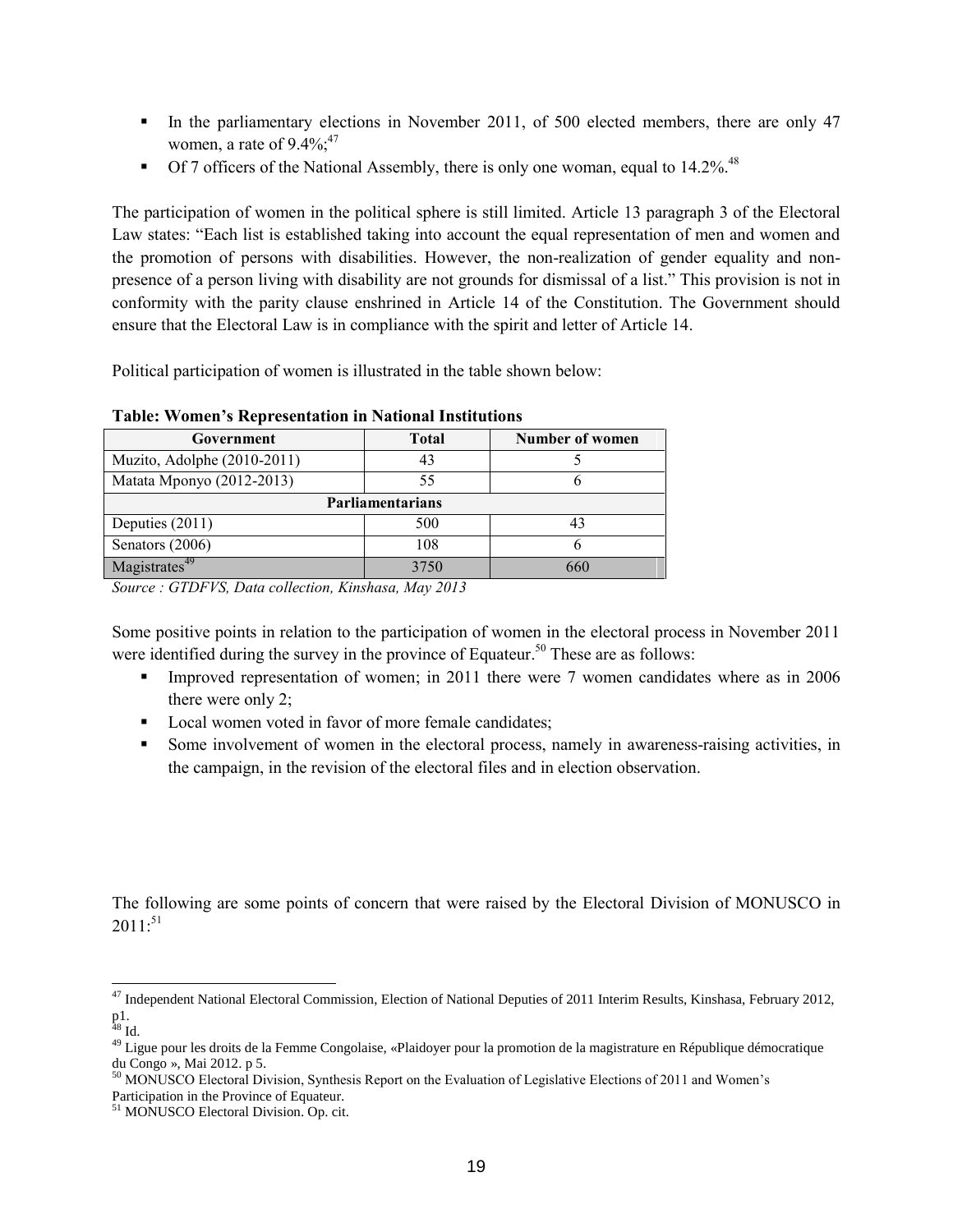- Illiteracy of most women voters led to a significant amount of fraud in regards to the marking of candidates;
- **Lack of financial resources for women affected their campaigns;**
- Exclusion of the Equateur Women's Collective (COLFEQ) by the CENI (National Independent Electoral Commission) from the awareness campaign;
- Non-integration of women candidates in the communities;
- **Manipulation of women by political parties who completed the lists.**

The table below illustrates the limited number of women in public institutions.

| <b>Institutions / Bodies</b>             | <b>Total</b>   | Men           |               | Women         |               |
|------------------------------------------|----------------|---------------|---------------|---------------|---------------|
|                                          | <b>Members</b> | <b>Number</b> | $\frac{0}{0}$ | <b>Number</b> | $\frac{0}{0}$ |
| National Assembly                        | 108            | 105           | 97%           |               | 3%            |
| Magistrates (civil and military) $^{52}$ | 78             | 78            | 100%          |               | $0\%$         |
| Provincial Government                    | 13             | 11            | 85%           |               | 15%           |
| Advisers of Ministers                    | 72             | 71            | 99%           |               | $1\%$         |
| Regional (Territorial)                   | 32             | 29            | 91%           |               | 9%            |
| Provincial Administration                | 45             | 43            | 96%           |               | $4\%$         |
| Deputies and Senators elected            | 62             | 58            | 94%           |               | $6\%$         |
| School heads                             | 4801           | 4612          | 96%           | 189           | $4\%$         |

**Table: Presence of Women in Public Institutions / Equateur province**

*Source: Five Year Development Plan of the Province of Equateur 2010-2014, August 2009, p. 35.*

In conclusion, the public and political participation of women is dependent on cultural inertia, the low involvement of women and their lack of means. This situation hinders the advancement of women, despite the progress made in the legal domain. The Government's slow pace in taking corrective measures should be noted.

## **C.3 Recommendations**

- That the Parliament strengthens the Electoral Law, in particular Article 13, in order to render inadmissible any electoral list from political parties ignoring male – female parity;
- That the Ministry of Gender, Family and Children accelerates the implementation of the National Action Plan for Gender, setting out the objectives, indicators and deadlines for the realization of women's representation in all institutions;
- That the Ministry of Gender, Family and Children, supports women's NGOs in their advocacy, outreach and follow-up on the implementation of CEDAW.

## **D. Article 10: Women and Education**

 <sup>52</sup> Observatoire de la parité, « Indice de la parité ».Disponible sur www.observatoire delaparité.org. (Consulté le 06/06/2013)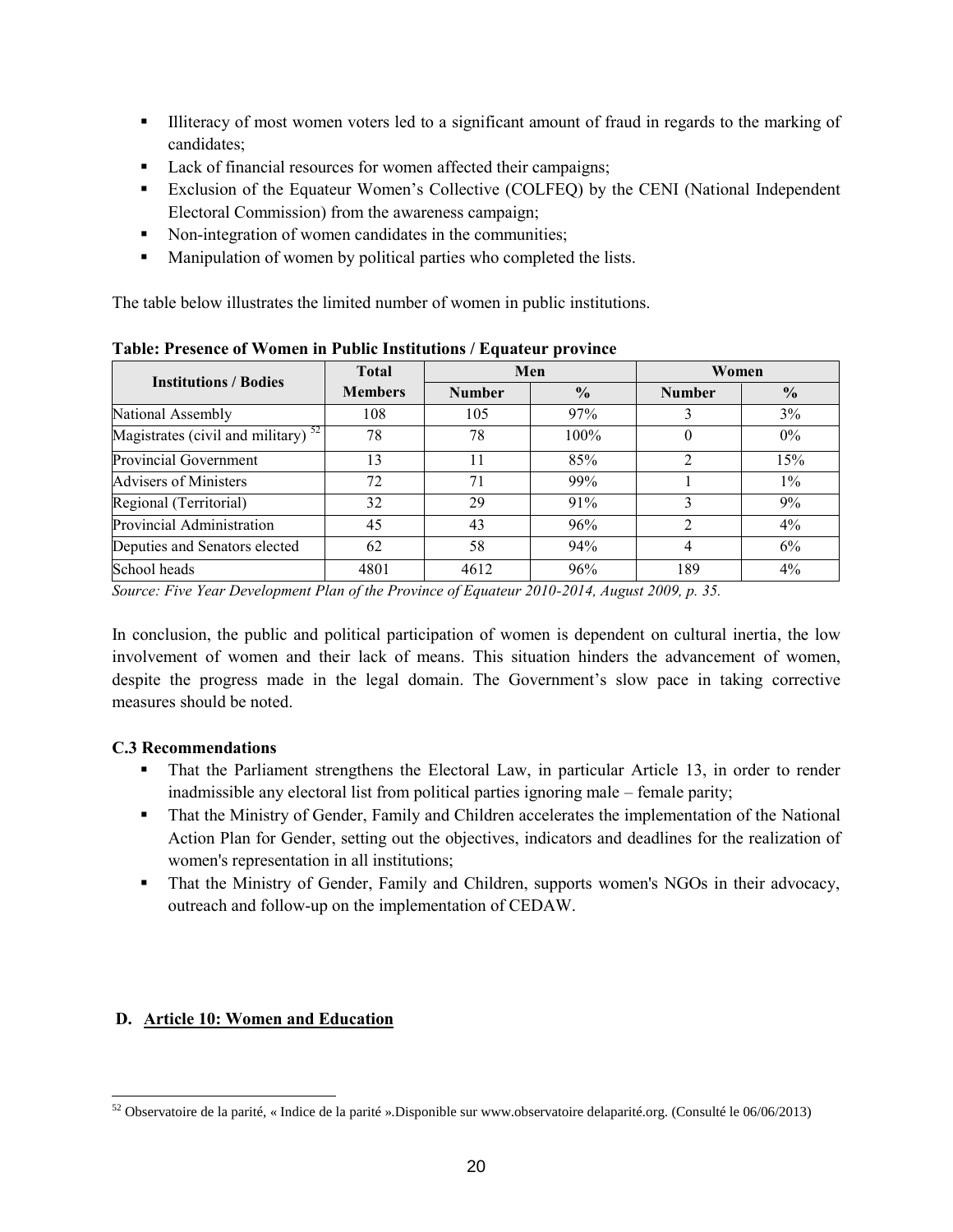In this section, the group analyzed Article 10 of CEDAW relating to women and education. The group focused on the very low rate of access to education for girls, future women.

## **D.1 Government Policy (Access to Education)**

Concerning education at the national level, in 2006 the government launched a campaign entitled "All Girls and Boys in School", initiated by UNICEF. Since 2010, the government has declared free primary education in nine provinces of the DRC.

#### **D.2 Observations**

 $\overline{a}$ 

Despite these initiatives, the percentage of girls in school is still very low in the provinces that have decreed free primary education for children. For illustrative purposes, considered the statistical yearbook of primary, secondary and vocational education for the school year 2009-2010, published in June 2011. Enrollment of girls, per province, is as follows: Kinshasa 48.2%, Katanga 33.6%, Bandundu 36.5%, Kasai Oriental 32.6%, North Kivu 42.4%, Maniema 27.0%, Equateur 26.5%, Province Orientale 36.0%, Bas-Congo 39.3%, Kasai Occidental 27.3% and South Kivu 36.8%.<sup>53</sup>

The group's research found the following:

- State authorities interviewed in North Kivu confirm that the Government gives priority to education in its "Cinq Chantiers" program, with an emphasis on free primary education. However, according to civil society organizations in the selected province, the campaign "All the Girls and Boys in School" has not had the expected results because free education is not effective, on the one hand. On the other hand, girls are caught by the cultures and stereotypes dominating society.
- The Strategy for the Development of the Subsector of Primary, Secondary and Vocational Education (2010 - 2016) of the Ministry of Primary, Secondary and Vocational Education does not have specific measures that promote education for girls.
- **Education in the province of Equator is characterized by four major problems, shown below, that** limit girls' access to education:<sup>54</sup>
	- o A heavy school administration system;
	- o Insufficient budget allocated to primary, secondary and university education, often poorly managed and under executed; A very low level of spending, an inefficient and inequitable funding; Access to infrastructure is more difficult in Equator than in other provinces.
	- $\circ$  The population of Equator is found to be among the least educated in the DRC, with low levels of school attendance and literacy. It has a rate of 24.6% of uneducated persons compared with 20.1% nationally, i.e. 4.6% more than the national average. Additionally, the poor working conditions of teachers and the inability of some parents to pay school fees for their children contributes to the decreasing enrollment rates of children.

<sup>&</sup>lt;sup>53</sup> Ministry of EPSP / Technical Unit For Education Statistics (ETSC), Statistical Yearbook of primary, secondary and vocational school year 2009-2010, Kinshasa, June 2011. p39.

<sup>&</sup>lt;sup>54</sup> Ministries of Planning, Finance and Budget, Five Year Development Plan of the Province of the Equateur 2010-20 14 August 2009, p20.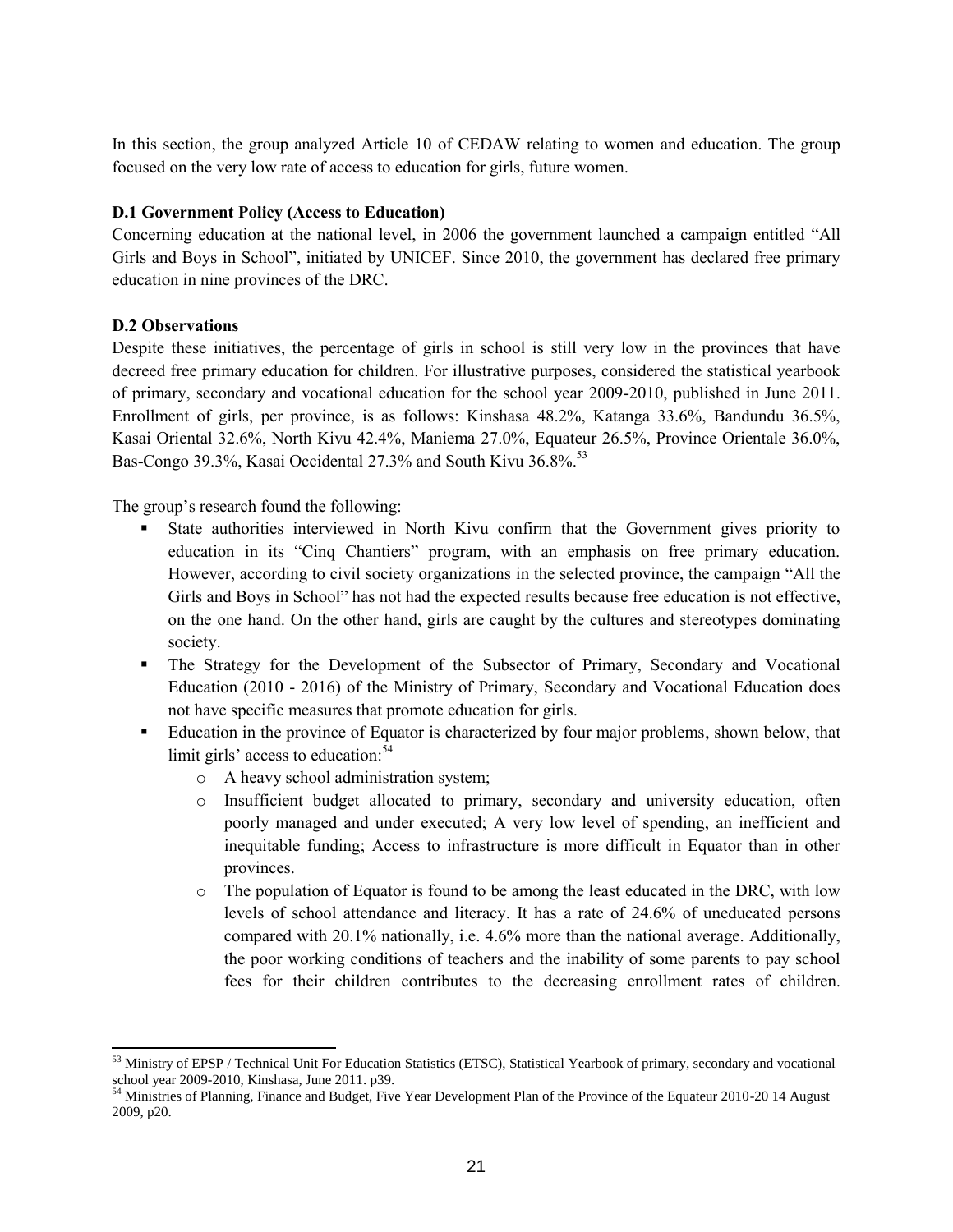However, 5% of rural girls have access to education through the "All Girls and Boys in School" campaign;

- o Serious deterioration of the buildings at all levels;
- o Relatively low coverage of schools at the primary level with inequalities in access to at secondary and higher levels.



**Table: Literacy Rate among women aged 15-24, DRC, 2010**

*Source: Synthesis Report, UNICEF, May 2011.*

## **D.3 Recommendations**

 The Ministry of Primary, Secondary and Vocational Education ensures girls' access to primary education by eliminating school fees and related costs in order to create effective, free education.

## **E. Article 14: Rural Women**

Rural women have no access to economic resources and are not involved in the implementation of development programs and projects.

## **E.1 Context**

Women living in rural areas play an important role in the agricultural sector in the DRC. They are working more than men, in the ratio of 76.7% to 63.4%.<sup>55</sup> The Government has implemented a policy of integrated rural development through the Ministry of Rural Development with the support of technical and financial partners. Several actions have been taken for the recovery of agricultural production, the opening up of production areas and rural organization. Since 2002, these actions were taken through some major projects and programs, including: Emergency Multi-sector Rehabilitation and Reconstruction (PMURR), Project Rehabilitation and Support to the Agricultural Sector and Rural Development (PARSAR), Agricultural Recovery Program in Orientale Province (PRAPO), Support Program to Community Development Initiatives (PAIDECO) and Agricultural Recovery Program in the Province of Equateur (PRAPE).

 <sup>55</sup> Ministry of Gender, Family and Children: National Gender Report. Op. Cit. p. 32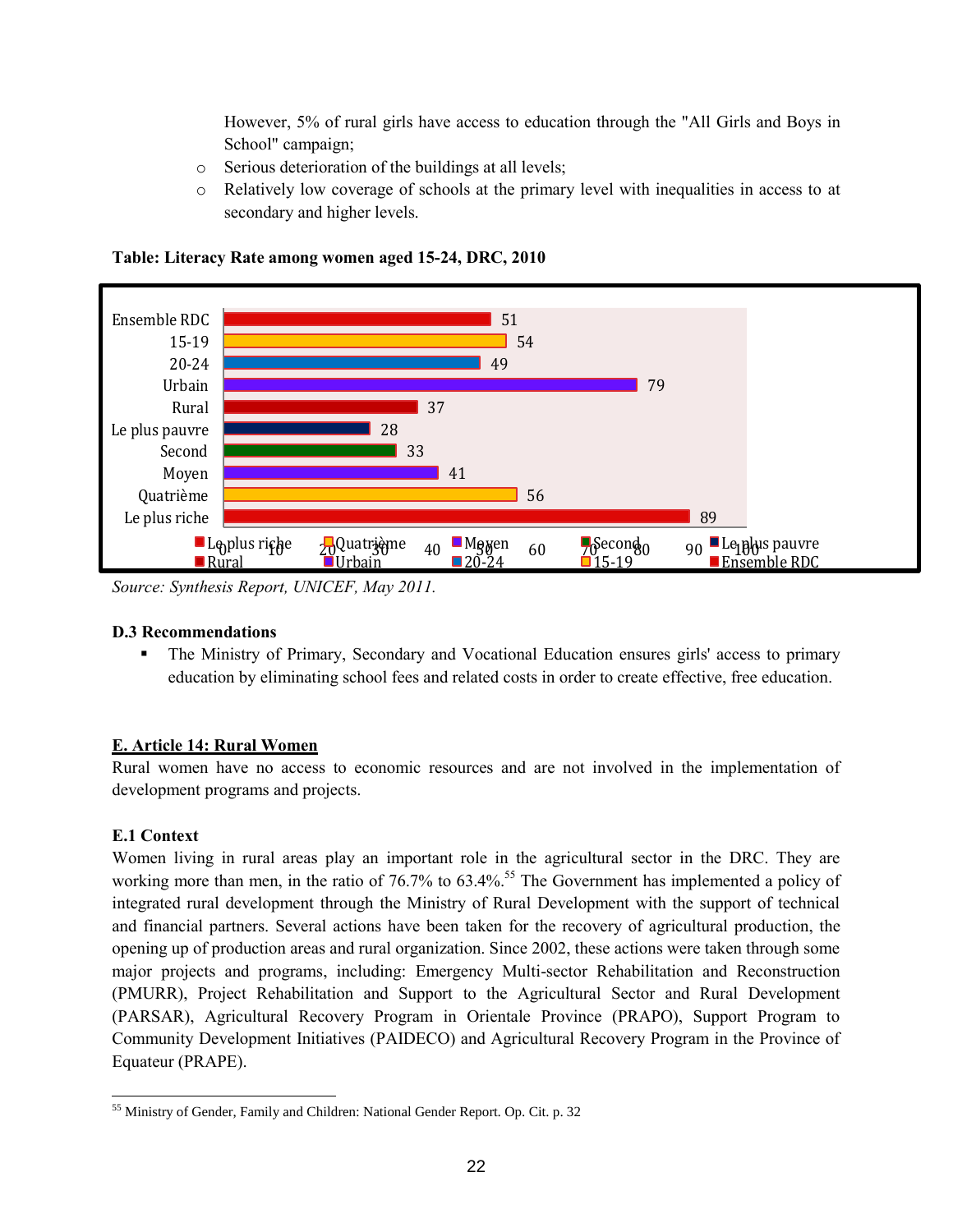#### **E.2 Observations**

The various programs mentioned above have not increased the participation of rural women in decisionmaking, as advocated by Article 14 of the Convention, although they represent 70% of rural farmers<sup>56</sup>. To date, the results of these programs are mixed despite the fact that several million dollars have been spent.

The group noted that in the implementation of the Program for the Rehabilitation of the Agricultural and Rural Sector (PARSAR), the following actions were taken: <sup>57</sup>

- Construction of administrative buildings in Bandundu Province;
- By the end of March 2012, capacity building programs were launched by partner organizations and the ministries in charge of agriculture and rural development; more than 2,500 people, 40% of which were women, participated in trainings. Beneficiaries included staff of technical parties, producers, management committees and farmers' organizations;
- Support for agricultural production was provided to 27 village seed organizations (OSV) comprising of 768 farmer-based organizations (PVOs), with 22,829 members (56% women). A total population of 570,000 people were directly impacted by the project.

The group noted that there are several programs addressed to agricultural development and the reduction of food insecurity. However, the duration and geographical coverage of these programs is limited. As illustrated above, the PARSAR project, funded by the African Development Bank in the amount of \$ 41.47, covers only two provinces in the DRC, namely the Bas-Congo and Bandundu.<sup>58</sup>

In addition, gender discrimination is reinforced in the economic sphere: "According to studies, efforts by the government and its partners to achieve equality between men and women do not have the desired effect. Indeed, the DRC exhibits a maximum score of  $43\%^{59}$  on the implementation of measures and economic policies. This figure is explained by the fact that there are no monitoring and evaluation mechanisms to ensure that the identified policies were implemented, the implementation of policies related to men and women's food security and the fight against poverty is difficult because it does not receive adequate funding."<sup>60</sup>

In regards to reproductive health, early motherhood is more common in rural areas among young women with no education and among those living in the poorest areas. Significant differences were observed between the provinces. Additionally, teenage pregnancies are more frequent in this generation then in previous generations. Contraceptive use is very low in rural areas: 15% in rural areas compared to 25% in urban areas; 9% in Katanga compared to 31% in Kinshasa and 29% in Equator. The percentage rate of women who use contraception doubles between uneducated women (13%) and women with education (26%) and between the poorest (17%) and the richest (32%).<sup>61</sup>

<sup>56</sup> Ministry of Gender, Family and Children: National Gender Report. Op. Cit. p. 98.

<sup>57</sup> [www.afriqueredaction.com.](http://www.afriqueredaction.com/) (Consulté le 3/6/2013)

<sup>58</sup> Ministère de l'agriculture , « Programme REDD+ Réduction de l'impact de l'agriculture de subsistance sur la foret, Document d'orientation », 2009

 $59$  Ministry of Gender, Family and Children, National Gender Report 2011), Op. Cit. p. 108.

<sup>60</sup> Ministry of Planning/ National Institute of Statistics (NIS), Survey by bunches with multiple indicators Mics-RDC 2010, Final Report, Kinshasa, May 2011, p. 124.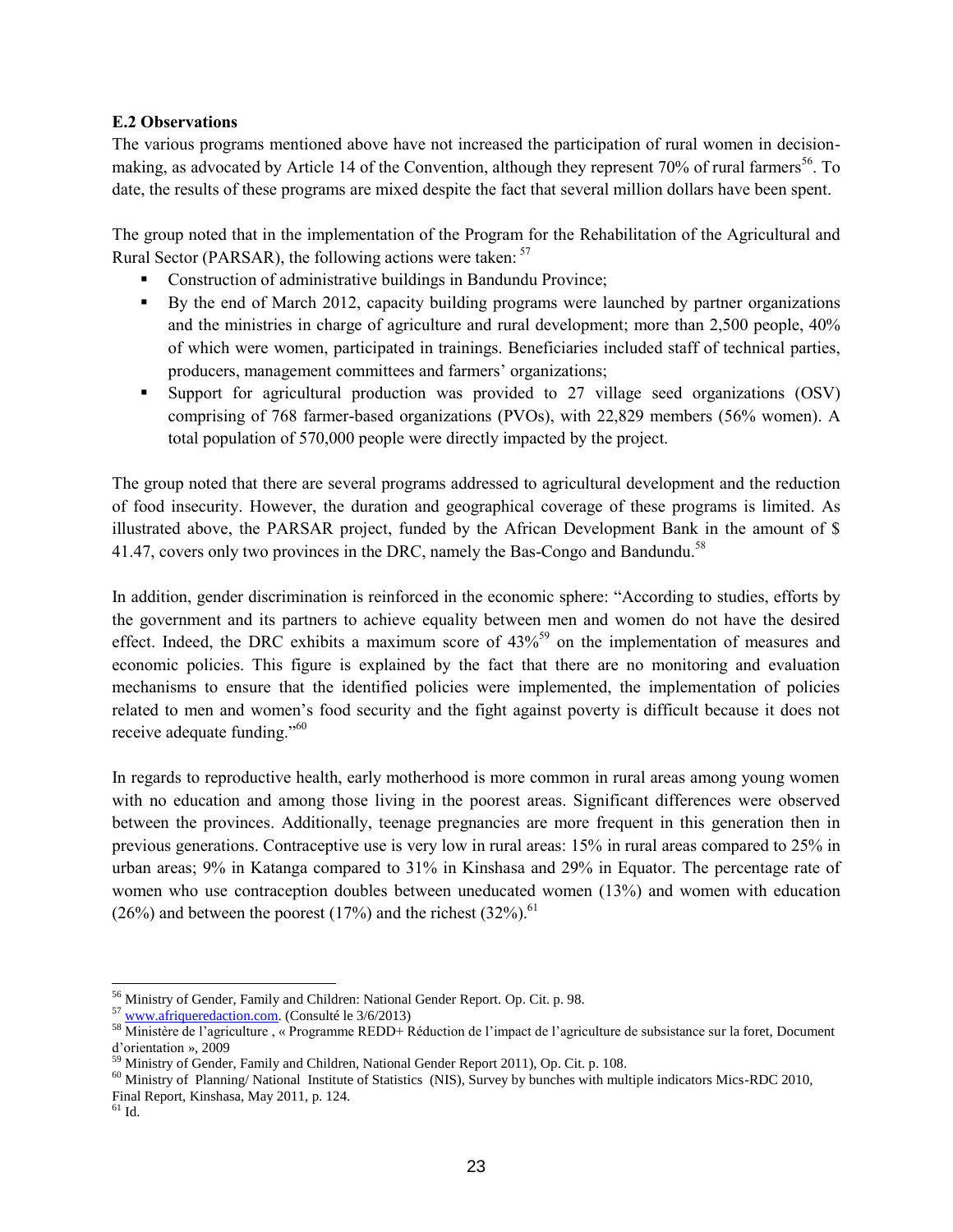Finally, the advocacy of women's organizations has encountered not only financial difficulties but also the problem of normalization related to the political context. For example, civil society organizations were only involved in the validation of the State's  $6<sup>th</sup>$  and  $7<sup>th</sup>$  Periodic Report to CEDAW in a workshop organized by CIDH in April 2012.

## **E.3 Recommendations**

- That the Ministry of Rural Development ensures the full participation of women in the formulation of development plans at all levels;
- That the Ministry of Rural Development organizes self-help groups and cooperatives to encourage equal economic opportunity for women in the formal and informal economic sector;
- That the Ministry of Gender, Family and Children, provides data disaggregated by gender on the situation of rural women.

## **V. Conclusion**

CEDAW promotes the principle of equality between men and women, emphasizing that discrimination against women violates that principle. Gender inequalities remain deeply rooted in Congolese society. It appears that the Government of the DRC is failing to eradicate discrimination against women and to reduce disparities in treatment between the sexes in several areas, despite their commitments under international law.

This report focused on the evaluation of the implementation of the Concluding Observations adopted on 25 August 25 2006 by the UN Committee on the Elimination of All Forms of Discrimination against Women. The research undertaken in Kinshasa, Equateur province and North Kivu indicates that:

- The DRC has only partially responded to the Concluding Observation of the Committee on the Elimination of Discrimination Against Women;
- Some political and judicial authorities do not have information regarding CEDAW or the Committee's Concluding Observations;
- There is a lack of reliable statistics, disaggregated by gender, and the existing data is not accessible;
- Gender has not been taken into account in the implementation of various development programs and projects;
- There continues to be a number of legal provisions that discriminate against women in the DRC;
- Currently, sexual violence remains a major concern due to multiple wars in the east of the DRC. Impunity of perpetrators persists, despite the existence of the laws addressing sexual violence, which discourages victims to report incidents.

Finally, the group found that the reports and recommendations of national development actors and international humanitarian actors regarding the situation of women's rights are not sufficiently taken into account by the Government.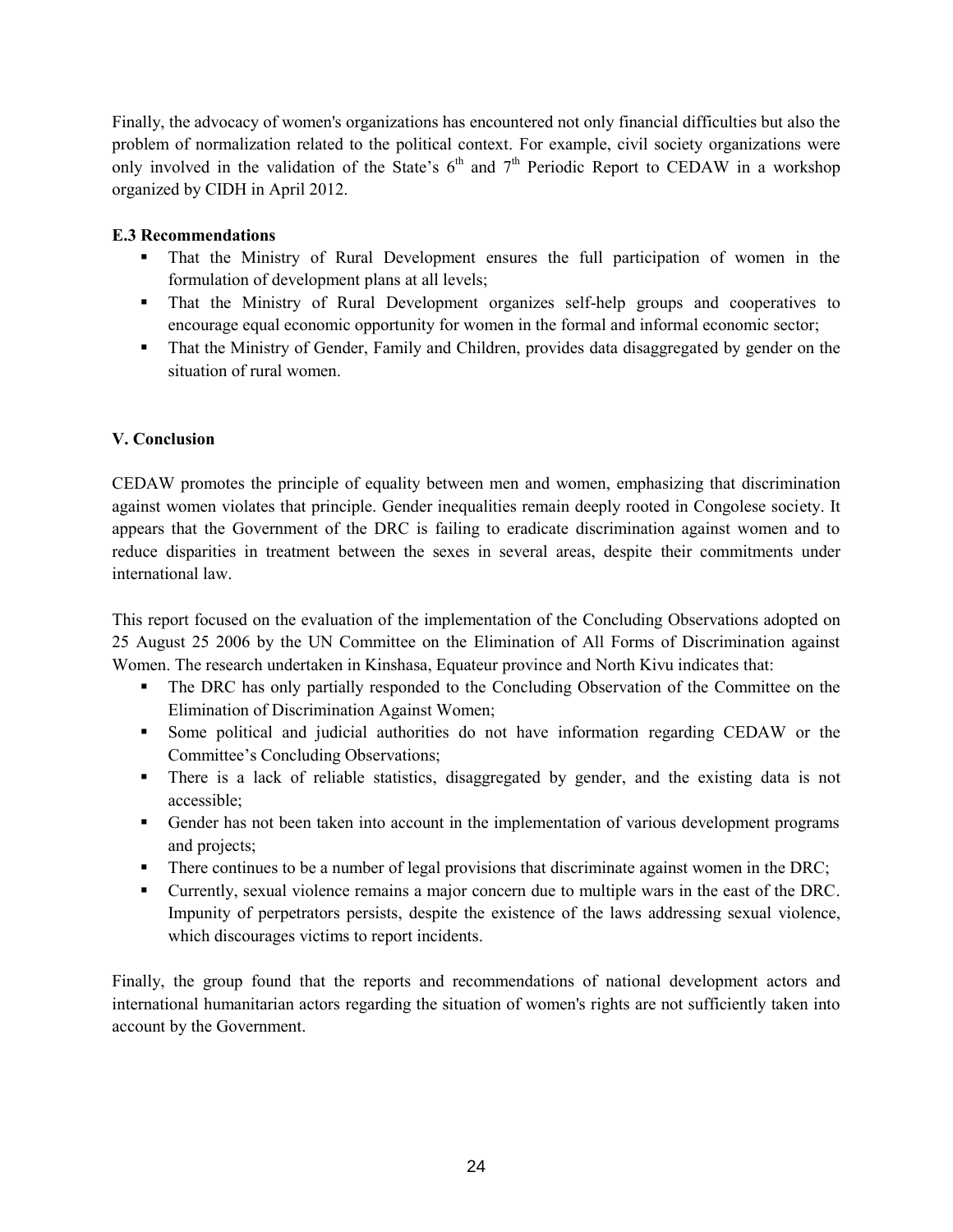#### **BIBLIOGRAPHY**

## *Sources*

Division Electorale de la Mission de l'Organisation des Nations Unies pour la Stabilisation en République Démocratique du Congo, Rapport de synthèse sur l'évaluation des élections législatives de 2011 et participation de la femme dans la province de l'Equateur, 2012.

Institut National de la Statistique (INS) et Fonds des Nations Unies pour l'enfance, Enquête par grappes à indicateurs multiples en République démocratique du Congo (MICS-RDC 2010), Rapport Final, Mai 2011.

Fonds des Nations Unies pour la Population, Rapport annuel 2011, 34 p. Disponible sur www.unfpardc.rdg.pdf (consulté le 08.05.2012).

Groupe thématique Droits de la Femme et Violences Sexuelles-CORRSDH-MDH, Rapport parallèle sur la mise en œuvre de la convention sur l'élimination de toutes les formes de discrimination à l'égard des femmes en République Démocratique du Congo, novembre 2011.

Ministère du Genre, de la Famille et de l'Enfant et Programme des Nations Unies pour le Développement, Rapport National GENRE 2011, novembre 2011.

Ministère de Justice et Droits humains, Rapport sur la situation des droits de l'homme en République démocratique du Congo (juin 2010-juin 2011), 30 juin 2011.

Ministère de la Justice et Droits humains, 6e et 7e rapports additifs de la mise en œuvre de la Convention portant élimination de la discrimination à l'égard des femmes, avril 2012.

Ministères du Plan, des Finances et du Budget, Plan quinquennal de développement de la province de l'équateur 2010-2014, août 2009.

Organisation des Nations Unies, Convention sur l'élimination de toutes les formes de discrimination à l'égard des femmes. Disponible sur <http://www.un.org/womenwatch/> daw/cedaw/text/fconvention.htm (consulté le 09.05.2012).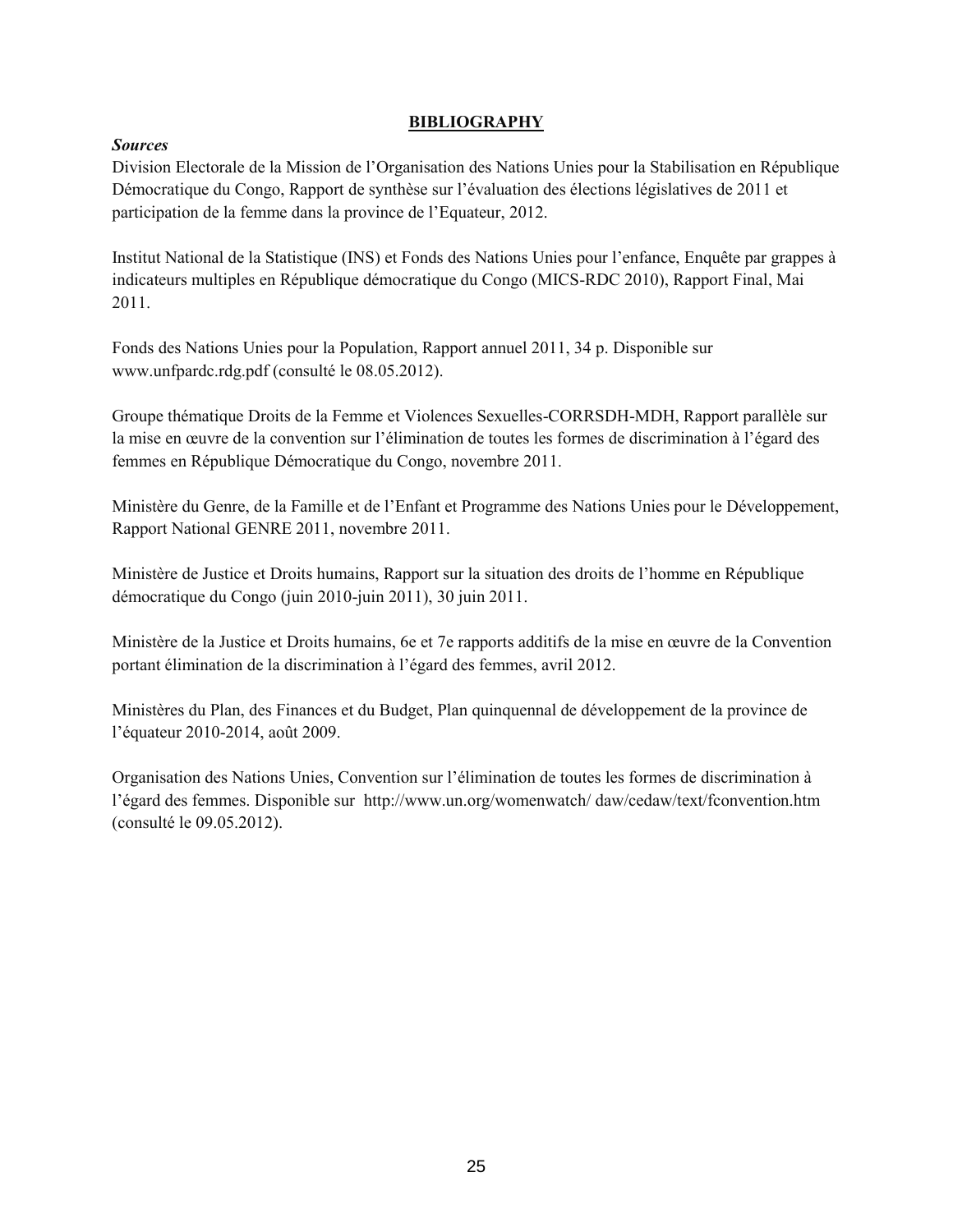#### *Decrees, Laws, and Memorandums*

Cabinet du Président de la République, Constitution de la République Démocratique du Congo du 18 février 2006.

Cabinet du Président de la République, Loi n°11/013 du 11 août 2011 portant organisation et fonctionnement de la Police Nationale Congolaise, Journal officiel.

Cabinet du Président de la République, Loi n°06/019 du 20 juillet 2006 modifiant et complétant le Décret du 06 août 1959 portant Code de Procédure Pénale Congolais. Journal officiel, n°15, du 1er août 2006.

Cabinet du Président de la République. Loi n°06/018 du 20 juillet 2006 modifiant et complétant le Décret du 30 janvier 1940 portant Code pénal congolais. Journal officiel, n°15, du 1er août 2006.

Cabinet du Président de la République, Loi n°11/003 du 25 juin 2011 modifiant la loi n°006/006 du 9 mars 2006 portant organisation des élections présidentielles, législatives, provinciales, urbaines, municipales et locales. Journal officiel, n°13, du 1er juillet 2011.

Cabinet du Président de la République, Ordonnance n°09/051 du 29 juin 2009 portant institution, organisation et fonctionnement d'un programme déstabilisation et de reconstruction des conflits armés dénommée STAREC.

Ministère des affaires sociales, arrêté ministériel n°CAB/V,M/Aff.soc.F O13/98 du 10 juillet 1998 portant création et organisation d'un Conseil National de la femme.

Ministère des affaires sociales, arrêté ministériel n°CAB/V,M/Aff.soc.F 016/98 du 10 juillet 1998 portant nomination des membres du Conseil National de la Femme.

Ministère des affaires sociales, arrêté ministériel n°CAB/V,M/Aff.soc.F 016/2001 du 05 mars 2001 portant nomination des membres du Conseil National de la Femme, des conseils provinciaux, territoriaux, communaux et locaux de la Femme.